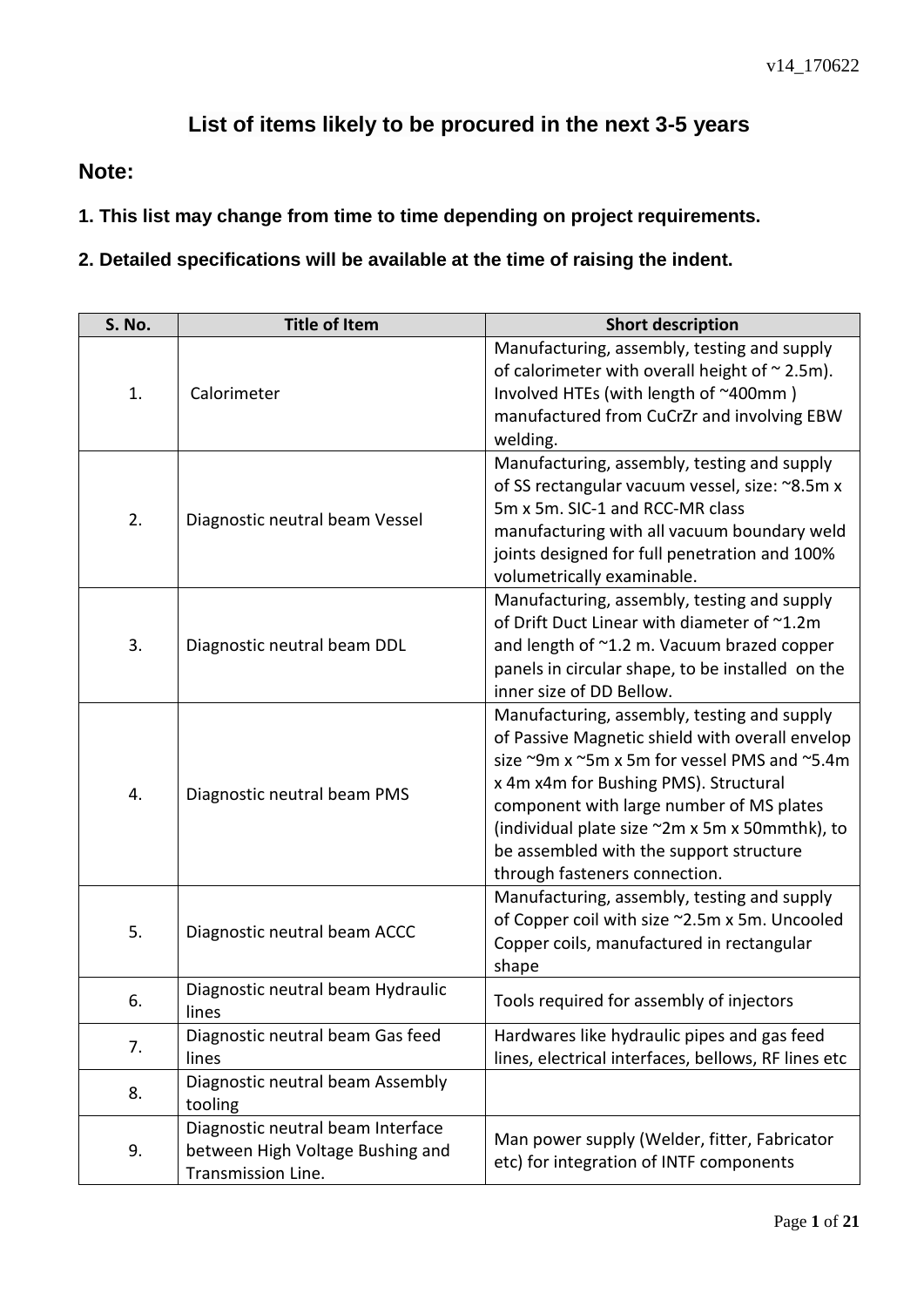| 10. | Diagnostic neutral beam Assembly<br>and integration                                               | Manufacturing, assembly, testing and supply.<br>Standard catalogue components                                                                                                                                                                                                                                                                                                                             |
|-----|---------------------------------------------------------------------------------------------------|-----------------------------------------------------------------------------------------------------------------------------------------------------------------------------------------------------------------------------------------------------------------------------------------------------------------------------------------------------------------------------------------------------------|
| 11. | Diagnostic neutral beam Installation<br>and assembly contract                                     | Man power supply (Welder, fitter, Fabricator<br>etc) for integration of INTF components                                                                                                                                                                                                                                                                                                                   |
| 12. | Diagnostic neutral beam Water<br>cooling systems additional<br>equipments (Pumps, Tank and water) | Manufacturing, assembly, testing and supply.<br>Standard catalogue components                                                                                                                                                                                                                                                                                                                             |
| 13. | Diagnostic neutral beam Cryoline<br>Dewar and auxiliary items                                     | Manufacturing, assembly, testing and supply.<br>Standard catalogue components with the line<br>routing as per design                                                                                                                                                                                                                                                                                      |
| 14. | Heating Neutral Beam - 3 Vessel                                                                   | Manufacturing, assembly, testing and supply<br>of Rectangular vacuum vessel made in two<br>part (Part 1 BLV with size of ~10m x 5m x 5m<br>and Part 2 BSV with size of ~5m x 5.5m x 6m),<br>and then to be integrated through welding at<br>IO site. SIC-1 and RCC-MR class manufacturing<br>with all vacuum boundary weld joints designed<br>for full penetration and 100% volumetrically<br>examinable. |
| 15. | <b>Connecting Duct Linear</b>                                                                     | Manufacturing, assembly, testing and supply<br>of Connecting duct linear. CuCrZr Panel (size<br>~3m x 1.8m x 45 mmthk) with deep drilling and<br>EBW                                                                                                                                                                                                                                                      |
| 16. | Duct Liner (3 Nos.)                                                                               | Manufacturing, assembly, testing and supply<br>of Duct linear with overall size of $\sim$ 5m x 2m x<br>1m. RCC-MR / ASME class manufacturing<br>involving large SS structure and several CuCrZr<br>panels. Tech. like EBW, Exp cladding, high thk<br>welding, Deep drilling etc                                                                                                                           |
| 17. | Diagnostic neutral beam Exit scraper                                                              | Manufacturing, assembly, testing and supply<br>of Exit scraper with overall height of ~2m. To<br>be manufactured from CuOF panels (size of<br>$\sim$ 1.5m x 1m) involving the deep drilling, ED /<br>brazing and EB welding.                                                                                                                                                                              |
| 18. | <b>High Voltage Bushing</b>                                                                       | Manufacturing, assembly, testing and supply<br>of 100kV high voltage bushing with overall<br>diameter of ~1.5m. PIC component, involving<br>metallic and non-metallic materials like large<br>size Ceramic ring (along with its brazing with<br>Kovar), FRP ring (along with its connection<br>with SS), complex assembly of piping,<br>Electrical, RF, Diagnostic feed throughs.                         |
| 19. | Diagnostic neutral beam Drift Duct<br><b>Bellow</b>                                               | Manufacturing, assembly, testing and supply<br>Drift Duct bellow, double walled with diameter<br>of ~2m. RCC-MR / EN class double walled large<br>size bellow, with stringent requirements on<br>the movements, manufacturing design,                                                                                                                                                                     |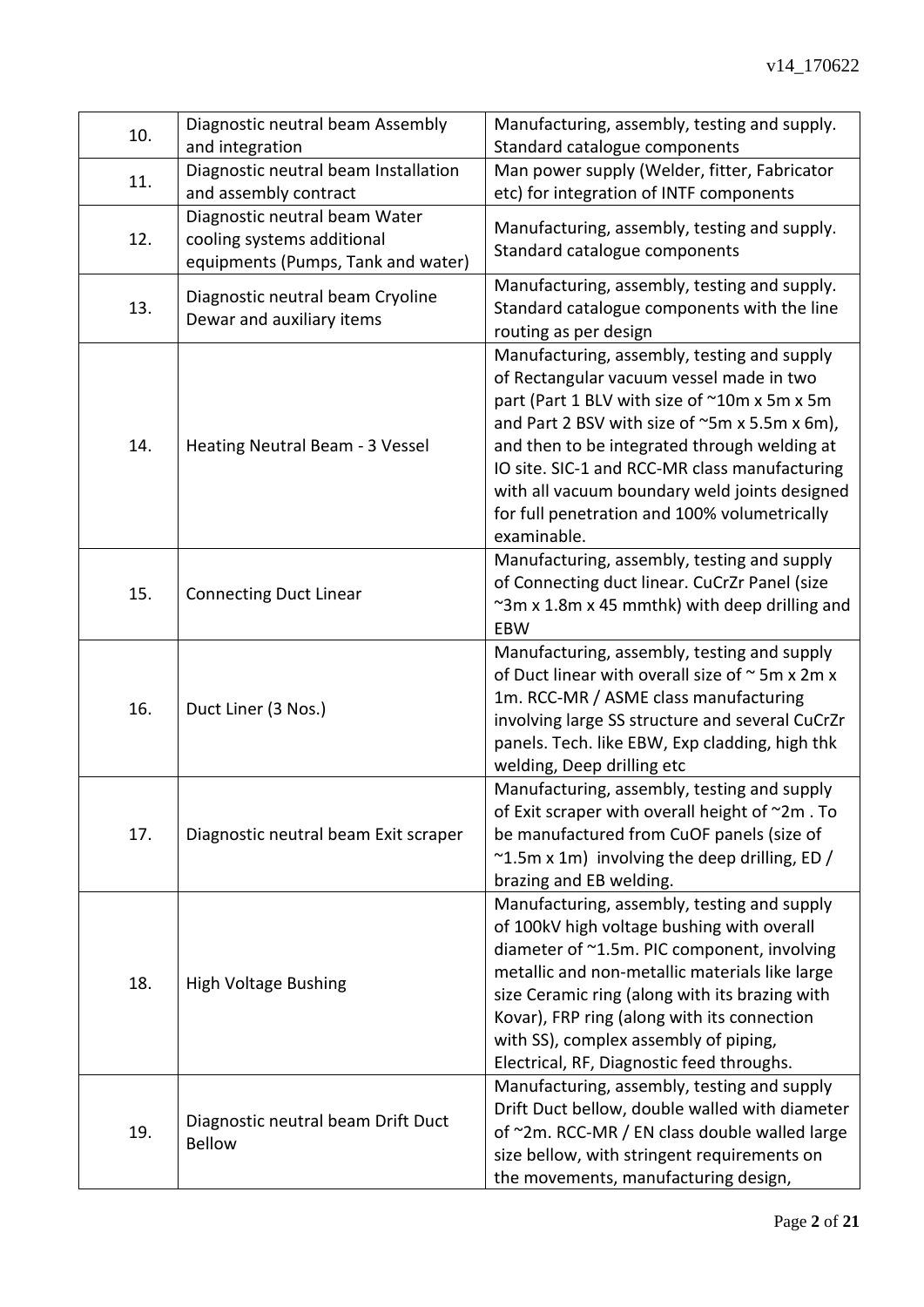|     |                                     | welding configurations and fatigue testing       |
|-----|-------------------------------------|--------------------------------------------------|
|     |                                     | requirements                                     |
| 20. | Cryogenic temperature sensors       | To measure temperature at liquid helium and      |
|     | (RTD type - CERNOX and PT-100)      | liquid nitrogen                                  |
|     | Temperature sensor                  | to measure temperature                           |
| 21. | (Carbon-Ceramic Type)               | Spares as required for cryogenic lab activities. |
|     |                                     | Equivalent product in India is not available     |
|     |                                     | To transmit the temperature values to PLC.       |
|     |                                     |                                                  |
| 22. | Temperature transmitters            | Spares as required for cryogenic lab activities. |
|     |                                     |                                                  |
|     |                                     | Equivalent product in India is not available     |
|     |                                     | Special tapes for cryogenic insulation. Product  |
| 23. | Cryogenic accessories (Tapes etc.)  | may be available in India now, to be checked.    |
|     |                                     | to measure mass flow at cryogenic                |
| 24. | Mass flow meters                    | temperature conditions with flow range (0 to     |
|     | (Orifice / Venturi / Coriolis type) | $300 g/s$ )                                      |
|     |                                     | to measure the gas flow at room temperature      |
| 25. | Thermal mass flow meter             | conditions (300K)                                |
|     |                                     | electro pneumatic type to regulate or            |
| 26. | Control valve positioner            | manipulate the flow of fluids, such as gas       |
|     |                                     | through the control valve                        |
|     |                                     | electro pneumatic type to regulate or            |
| 27. | Control valve positioner            | manipulate the flow of fluids, such as gas       |
|     |                                     | through the control valve                        |
|     |                                     | superconducting type                             |
| 28. | Dewar Level probe and transmitter   | (to measure liquid helium inside the Dewar       |
|     |                                     | and transmit the value to PLC)                   |
| 29. | Oil separator 1 Level               | to measure oil level                             |
| 30. | Instr. Air Service Unit Pressure    | for instrument air service                       |
| 31. | Vacuum gauge                        | to measure the vacuum pressure                   |
|     |                                     | to measure pressure and transmit the value to    |
| 32. | Pressure transmitter                | <b>PLC</b>                                       |
|     |                                     | to measure heater temperature during liquid      |
| 33. | Dewar heater cartridge temperature  | helium warm-up                                   |
|     |                                     | Simatic manager, CFC, graph, WINCC SCADA,        |
| 34. | softwares                           | for software development                         |
|     |                                     | PLC CPU and CP and IO modules for software       |
| 35. | PLC and its spares                  | development                                      |
|     |                                     |                                                  |
|     |                                     | bellow sealed control valve (equal percentage    |
| 36. | Control valves                      | type) for helium gas service (in cryogenics      |
|     |                                     | temperature).                                    |
|     | Vacuum pump and Helium leak         | to evacuate the chamber and to find the leak     |
| 37. | detector spare parts                | in chamber or system                             |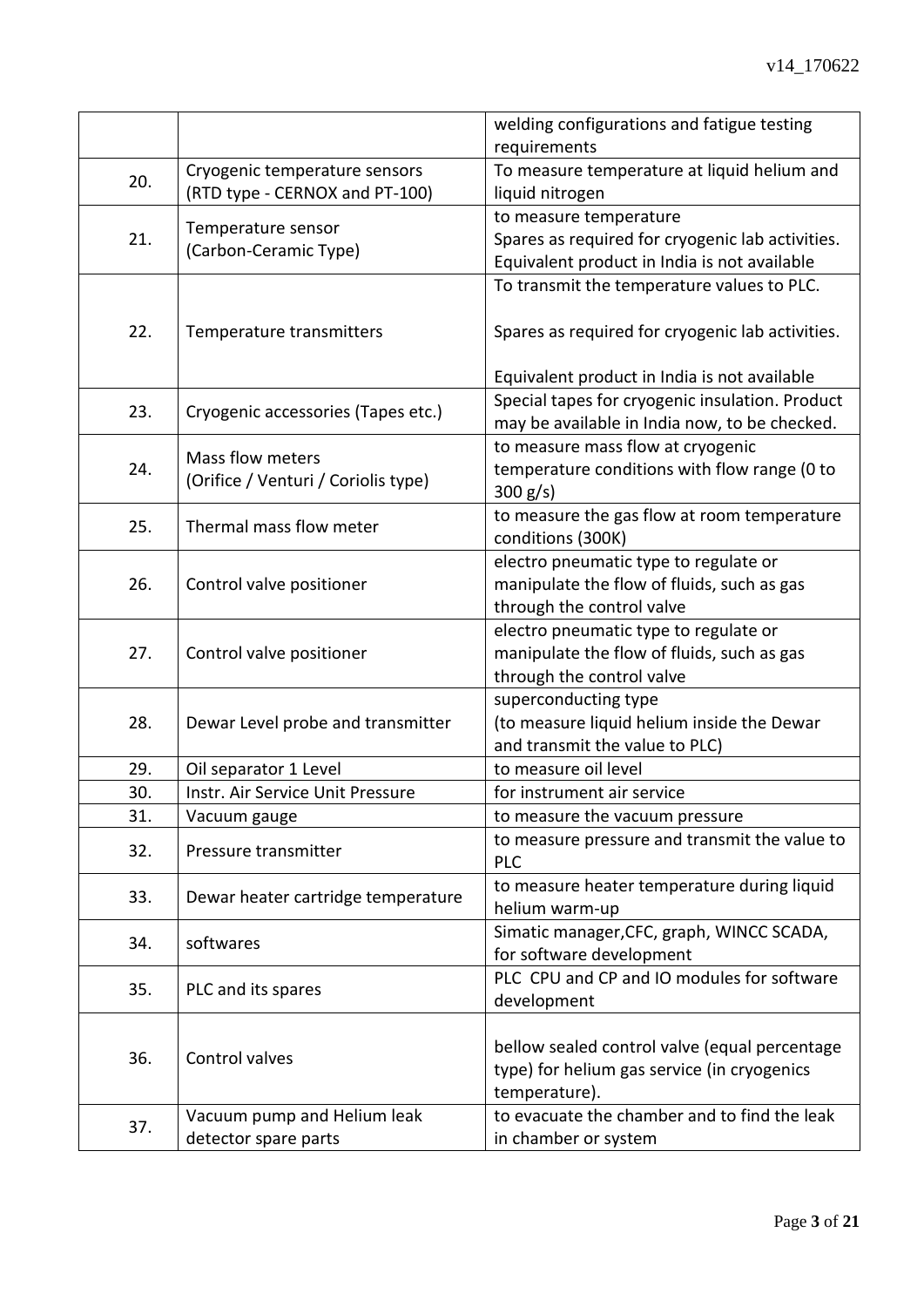| 38. | Multi layer insulation (MLI)                         | to reduce radiation heat load at cryogenic<br>temperature.  |
|-----|------------------------------------------------------|-------------------------------------------------------------|
| 39. | Pressure transmitter                                 | to measure pressure and transmit the value to<br><b>PLC</b> |
| 40. | Cryocooler (GM type - 2 stage)                       | For experiments at 4K temperature                           |
|     | Arc-4 with cable                                     | To detect arcs in the RF amplifiers and                     |
| 41. |                                                      | transmission lines                                          |
|     | Cables for IO compatible                             | To connect different sub-systems with the                   |
| 42. |                                                      | control and monitoring unit                                 |
| 43. | Solid State Power Amplifier (18 Nos.)                | As a pre-driver in RF amplifier chain                       |
|     | 3dB Combiner (9Nos.)                                 | To combined 1.5 MW RF outputs from the two                  |
| 44. |                                                      | RF chains                                                   |
| 45. | 200kW Dummy Load for 3dB                             | To absorb the RF power, if any at the isolated              |
|     | combiner (9Nos)                                      | port of the 3dB combiner                                    |
| 46. | <b>Fast Controller PC</b>                            | To use in Local control and monitoring unit                 |
|     | Field Programmable Gate Array based                  | Development of alternate method for RF                      |
| 47. | RF measurement & control board                       | measurement & control of an RF source                       |
|     | development                                          |                                                             |
| 48. | PLC with I/O board                                   | To use in Local control and monitoring unit                 |
| 49. | Motor & controller with accessories                  | To use in RF amplifier & Local control and                  |
|     |                                                      | monitoring unit                                             |
| 50. | <b>SARAL Rack</b>                                    | To use in Local control and monitoring unit                 |
| 51. | PXI & cRIO system with I/O board                     | To use in Local control and monitoring unit                 |
| 52. | Multi core Fiber optic cable                         | For interfacing Field signal with LCU                       |
| 53. | RF synthesizer & other RF component                  | Use as signal source to drive amplifier chain               |
| 54. | Cavity components for driver stage<br>amplifier HPA2 | Driver amplifier of the RF chain                            |
|     | Co-axial Transmission line                           | Interconnection of various sub-systems of the               |
| 55. | components like St. lines, Bends, Gas                | <b>RF</b> source                                            |
|     | barriers, Directional Couplers,                      |                                                             |
|     | Water cooling main header line                       | Each Rf source has one water cooling main                   |
| 56. |                                                      | header line                                                 |
|     | Base Frame, support frame and                        | Each RF source has main base frame and                      |
| 57. | service platform with ladder                         | support structure                                           |
|     | Dual channel RF power meters along                   | To monitor forward and reflected power of                   |
| 58. | with power sensors for each channel                  | each stage of high power amplifiers in an RF                |
|     |                                                      | source at ITER-India & IO site                              |
| 59. | Vector Network Analyser (VNA) Table                  | To measure S parameters of the RF                           |
|     | Top                                                  | components/Amplifiers in the Lab                            |
| 60. | Vector Network Analyser (VNA) Hand                   | To measure S parameters of the RF                           |
|     | held                                                 | components/RF Amplifiers in the field                       |
| 61. | Spectrum Analyser Table top                          | To measure Harmonics & Spurious of the RF                   |
|     |                                                      | Amplifiers in the lab                                       |
|     | Arbitrary waveform generators                        | To check the RF performance of the                          |
| 62. |                                                      | components, drive to RF Amplifiers during                   |
|     |                                                      | performance check in the lab                                |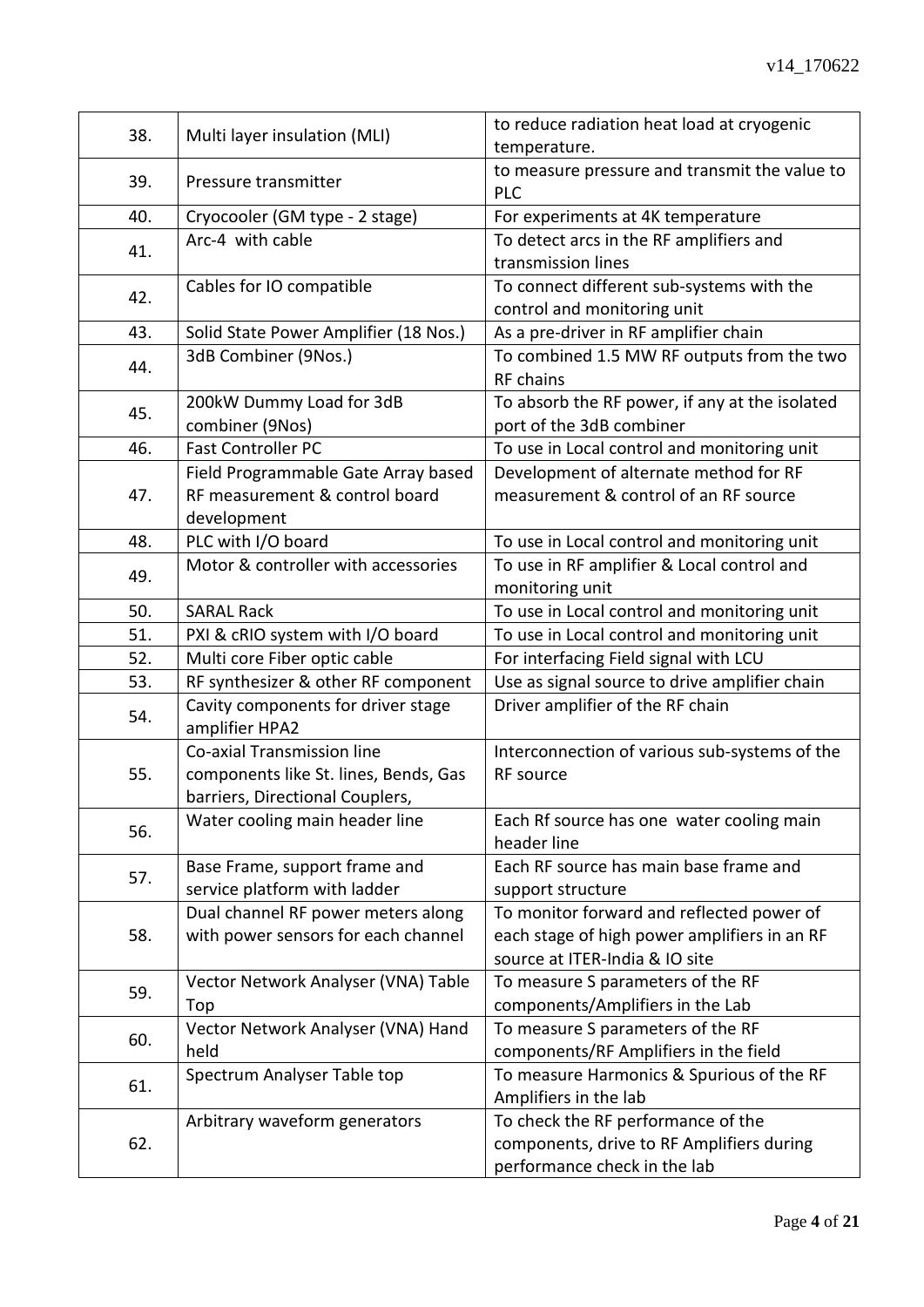| 63. | RF components i.e. low power DL for       | to be in RF Sources for measurement, control                                                  |
|-----|-------------------------------------------|-----------------------------------------------------------------------------------------------|
|     | DC, Attenuators, Phase shifters, RF       | and monitoring at low power level in each RF                                                  |
|     | switches, Power dividers, 1x5             | chain of amplifiers                                                                           |
|     | Splitters, 1x2 splitters                  |                                                                                               |
|     | Auxiliary DC Power supplies for SG, CG    | To bias HPA2 & HPA3 electrodes as per                                                         |
|     | & filament for HPA2 & HPA3 along          | requirement in each RF chain of Amplifiers                                                    |
| 64. | with additional protection &              |                                                                                               |
|     | monitoring circuit for each chain         |                                                                                               |
| 65. | LT distribution for RF Source             | To provide electrical power for RF source                                                     |
|     | <b>Electrical Measuring</b>               | To be used in measurements of parameters                                                      |
| 66. | Equipments/Instruments i.e. Digital       | related to power supplies and RF amplifiers                                                   |
|     | Oscilloscopes                             |                                                                                               |
|     | <b>Measurement Links</b>                  | Measurement of analogue parameters with optical                                               |
| 67. |                                           | isolation                                                                                     |
| 68. | <b>Transmission Line</b>                  | Transmission of multiple power lines for few                                                  |
|     |                                           | hundred meters                                                                                |
| 69. | High Voltage Deck                         | High voltage platform                                                                         |
|     | <b>Signal Conditioning Unit Bins</b>      | Signal conditioning units for electrical to optical                                           |
| 70. |                                           | and optical to electrical digital signal converters-                                          |
|     |                                           | 130 channels in one bin                                                                       |
| 71. | Ion Cyclotron High Voltage Power Supply   | High voltage power supply                                                                     |
| 72. | Electron Cyclotron Main High Voltage      | High voltage power supply                                                                     |
|     | Power Supply                              |                                                                                               |
| 73. | DIAGNOSTIC NEUTRAL BEAM EGPS              | High voltage power supply                                                                     |
| 74. | 200kW RF Generator                        | 1MHz power source                                                                             |
| 75. | <b>Insulating Transformer</b>             | 22/66kV, 5MVA                                                                                 |
|     | Distribution Panel 6.6 KV                 | 6.6kV class vacuum circuit breakers (CBs)<br>switchboards for indoor use with 1 incomer and 4 |
|     |                                           |                                                                                               |
| 76. |                                           | outgoing configuration with accessories complete<br>including CT, PT, protection relays and   |
|     |                                           | instrumentation. Compliance standard ; IEC                                                    |
|     |                                           | 612271                                                                                        |
|     | <b>Distribution Panel 400V</b>            | 415V class, air circuit breaker (ACB) and miniature                                           |
|     |                                           | circuit breaker (MCB) Distribution board, floor                                               |
| 77. |                                           | standing type, indoor use with 2 incomer and 14                                               |
|     |                                           | outgoing with all accessories. Compliance standard                                            |
|     |                                           | : IEC 61439                                                                                   |
|     | Cooling manifold with control &           | Not available                                                                                 |
| 78. | measurement instrumentation               |                                                                                               |
|     | Aluminium Profile based support           | Not available                                                                                 |
| 79. | structures with Lead shields              |                                                                                               |
| 80. | Oil Tank with HV sockets & accessories    | Not available                                                                                 |
| 81. | Arc detector system                       | Not available                                                                                 |
| 82. | RF radiation safety detectors/monitors    | Not available                                                                                 |
|     | $(170 \text{ GHz})$                       |                                                                                               |
| 83. | Design of piping in valve room            | Design of piping & supports within valve room with                                            |
|     |                                           | updated requirements                                                                          |
| 84. | Supply of piping & supports in valve room | Fabrication of piping spools and support structures                                           |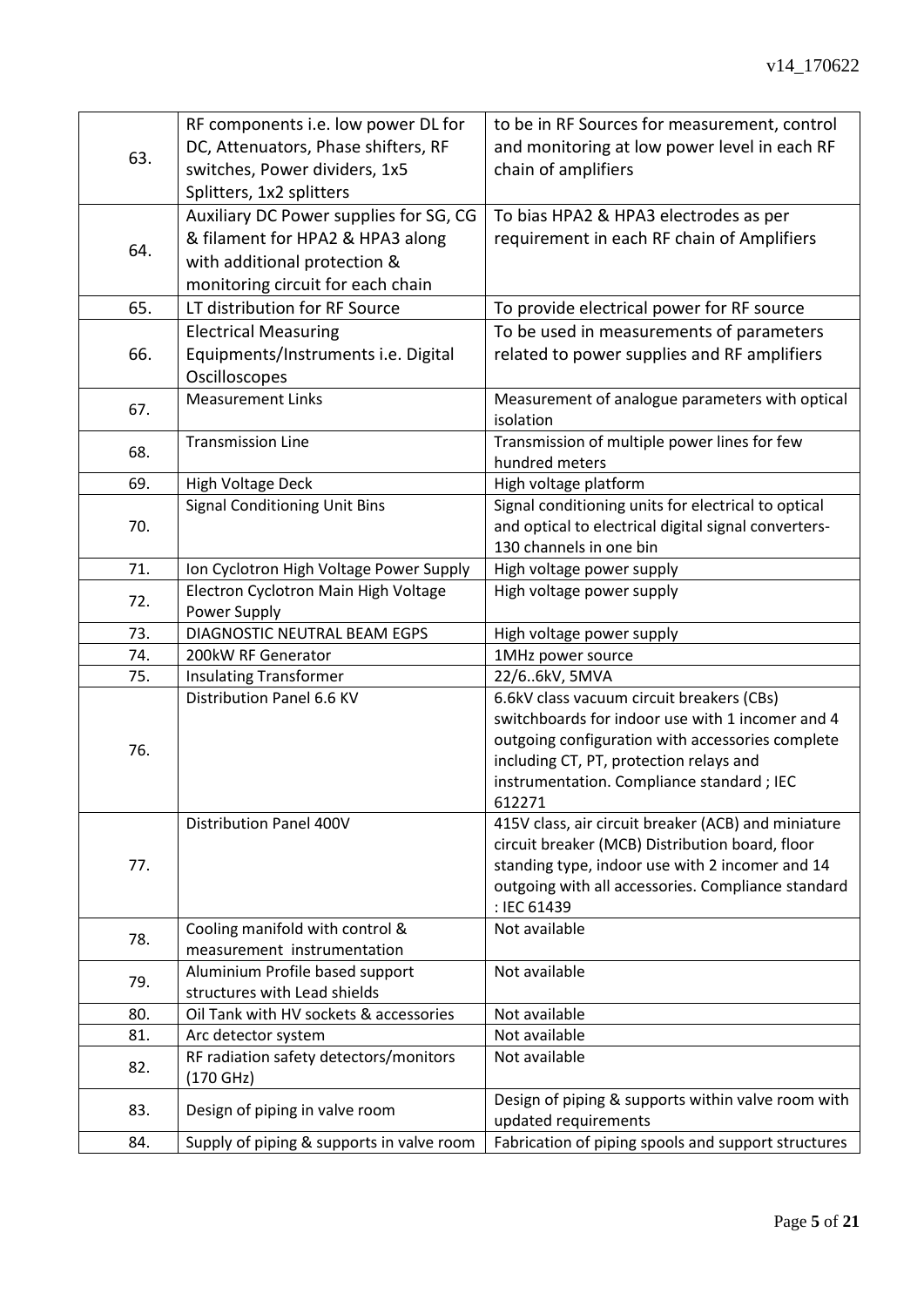| AMC for EOT cranes - 5 nos.<br>86.<br>$\overline{\phantom{a}}$<br>AMC for Domestic unit- A/C, WC, WD,<br>87.<br>etc.<br>AMC for FIRE Hydrant System<br>88.<br>$\blacksquare$<br>AMC for FIRE Alarm system<br>89.<br>AMC for Fire Extinguishers<br>90.<br><b>AMC for Elevators</b><br>91.<br>$\overline{\phantom{a}}$<br>AMC for Deisel Generator Set<br>92.<br>93.<br><b>HCI Server Hardware</b><br>Servers<br>VM WARE SOFTWARE and other<br>Software<br>94.<br>softwares<br><b>ROUTERS</b><br>95.<br>Routers<br>Microsoft softwares<br>96.<br>Softwares<br><b>Backup Unit</b><br>97.<br>Backup devices<br>AIO Desktop and laptop<br>Hardware<br>98.<br>Workstations<br>99.<br>Hardware<br>Internet lease line and point to point<br>Internet services<br>100.<br>Lease line<br>AMC of software, servers and<br>$\blacksquare$<br>101.<br>application<br>Fire wall<br>software<br>102.<br>VM WARE SOFTWARE and other<br>103.<br>software<br>Three simultaneous wavelength<br>Three simultaneous wavelength channel High<br>channel High Etendue Spectrometer<br>Etendue Spectrometer (HES) (Quantity-Five)<br>104.<br>(HES) (Quantity-Five)<br>CCD/CMOS Detectors for the High<br>CCD/CMOS Detectors for the High Etendue<br>105.<br>Etendue Spectrometer (HES)<br>Spectrometer (HES) (Quantity-Fifteen)<br>(Quantity-Fifteen)<br>Alignment system (used to align the fiber<br>Alignment system (used to align the<br>fiber bundle head with the image<br>bundle head with the image plane for efficient<br>106.<br>plane for efficient light<br>light coupling)(Quantity-One)<br>coupling)(Quantity-One)<br><b>Optical Fiber bundle Assembly</b><br>Optical Fiber bundle Assembly (Compatible<br>(Compatible with ITER Radiation<br>107.<br>with ITER Radiation environment )(Quantity-<br>environment )(Quantity-Five)<br>Five)<br>1 Receiver of Frequency (GHz): 142-170<br>Frequency resolution: 1 GHz<br>Noise Temp: < 5 eV<br>Prototype Radiometer (142 GHz-172<br>108.<br>Total no. of channels= 16 (fixed), 2 tuneable<br>GHz)<br>channels with bandwidths tuneable between<br>150-250 MHz for high frequency resolution<br>measurements<br>4 Receivers of Frequency (GHz): 122-138, 141-<br>109.<br>Radiometer<br>168, 172-200, 205-230 | 85. | AMC for HVAC System HIGH Side-3 nos |  |
|--------------------------------------------------------------------------------------------------------------------------------------------------------------------------------------------------------------------------------------------------------------------------------------------------------------------------------------------------------------------------------------------------------------------------------------------------------------------------------------------------------------------------------------------------------------------------------------------------------------------------------------------------------------------------------------------------------------------------------------------------------------------------------------------------------------------------------------------------------------------------------------------------------------------------------------------------------------------------------------------------------------------------------------------------------------------------------------------------------------------------------------------------------------------------------------------------------------------------------------------------------------------------------------------------------------------------------------------------------------------------------------------------------------------------------------------------------------------------------------------------------------------------------------------------------------------------------------------------------------------------------------------------------------------------------------------------------------------------------------------------------------------------------------------------------------------------------------------------------------------------------------------------------------------------------------------------------------------------------------------------------------------------------------------------------------------------------------------------------------------------------------------------------------------------------------------------------------------------------------------------|-----|-------------------------------------|--|
|                                                                                                                                                                                                                                                                                                                                                                                                                                                                                                                                                                                                                                                                                                                                                                                                                                                                                                                                                                                                                                                                                                                                                                                                                                                                                                                                                                                                                                                                                                                                                                                                                                                                                                                                                                                                                                                                                                                                                                                                                                                                                                                                                                                                                                                  |     | chillers                            |  |
|                                                                                                                                                                                                                                                                                                                                                                                                                                                                                                                                                                                                                                                                                                                                                                                                                                                                                                                                                                                                                                                                                                                                                                                                                                                                                                                                                                                                                                                                                                                                                                                                                                                                                                                                                                                                                                                                                                                                                                                                                                                                                                                                                                                                                                                  |     |                                     |  |
|                                                                                                                                                                                                                                                                                                                                                                                                                                                                                                                                                                                                                                                                                                                                                                                                                                                                                                                                                                                                                                                                                                                                                                                                                                                                                                                                                                                                                                                                                                                                                                                                                                                                                                                                                                                                                                                                                                                                                                                                                                                                                                                                                                                                                                                  |     |                                     |  |
|                                                                                                                                                                                                                                                                                                                                                                                                                                                                                                                                                                                                                                                                                                                                                                                                                                                                                                                                                                                                                                                                                                                                                                                                                                                                                                                                                                                                                                                                                                                                                                                                                                                                                                                                                                                                                                                                                                                                                                                                                                                                                                                                                                                                                                                  |     |                                     |  |
|                                                                                                                                                                                                                                                                                                                                                                                                                                                                                                                                                                                                                                                                                                                                                                                                                                                                                                                                                                                                                                                                                                                                                                                                                                                                                                                                                                                                                                                                                                                                                                                                                                                                                                                                                                                                                                                                                                                                                                                                                                                                                                                                                                                                                                                  |     |                                     |  |
|                                                                                                                                                                                                                                                                                                                                                                                                                                                                                                                                                                                                                                                                                                                                                                                                                                                                                                                                                                                                                                                                                                                                                                                                                                                                                                                                                                                                                                                                                                                                                                                                                                                                                                                                                                                                                                                                                                                                                                                                                                                                                                                                                                                                                                                  |     |                                     |  |
|                                                                                                                                                                                                                                                                                                                                                                                                                                                                                                                                                                                                                                                                                                                                                                                                                                                                                                                                                                                                                                                                                                                                                                                                                                                                                                                                                                                                                                                                                                                                                                                                                                                                                                                                                                                                                                                                                                                                                                                                                                                                                                                                                                                                                                                  |     |                                     |  |
|                                                                                                                                                                                                                                                                                                                                                                                                                                                                                                                                                                                                                                                                                                                                                                                                                                                                                                                                                                                                                                                                                                                                                                                                                                                                                                                                                                                                                                                                                                                                                                                                                                                                                                                                                                                                                                                                                                                                                                                                                                                                                                                                                                                                                                                  |     |                                     |  |
|                                                                                                                                                                                                                                                                                                                                                                                                                                                                                                                                                                                                                                                                                                                                                                                                                                                                                                                                                                                                                                                                                                                                                                                                                                                                                                                                                                                                                                                                                                                                                                                                                                                                                                                                                                                                                                                                                                                                                                                                                                                                                                                                                                                                                                                  |     |                                     |  |
|                                                                                                                                                                                                                                                                                                                                                                                                                                                                                                                                                                                                                                                                                                                                                                                                                                                                                                                                                                                                                                                                                                                                                                                                                                                                                                                                                                                                                                                                                                                                                                                                                                                                                                                                                                                                                                                                                                                                                                                                                                                                                                                                                                                                                                                  |     |                                     |  |
|                                                                                                                                                                                                                                                                                                                                                                                                                                                                                                                                                                                                                                                                                                                                                                                                                                                                                                                                                                                                                                                                                                                                                                                                                                                                                                                                                                                                                                                                                                                                                                                                                                                                                                                                                                                                                                                                                                                                                                                                                                                                                                                                                                                                                                                  |     |                                     |  |
|                                                                                                                                                                                                                                                                                                                                                                                                                                                                                                                                                                                                                                                                                                                                                                                                                                                                                                                                                                                                                                                                                                                                                                                                                                                                                                                                                                                                                                                                                                                                                                                                                                                                                                                                                                                                                                                                                                                                                                                                                                                                                                                                                                                                                                                  |     |                                     |  |
|                                                                                                                                                                                                                                                                                                                                                                                                                                                                                                                                                                                                                                                                                                                                                                                                                                                                                                                                                                                                                                                                                                                                                                                                                                                                                                                                                                                                                                                                                                                                                                                                                                                                                                                                                                                                                                                                                                                                                                                                                                                                                                                                                                                                                                                  |     |                                     |  |
|                                                                                                                                                                                                                                                                                                                                                                                                                                                                                                                                                                                                                                                                                                                                                                                                                                                                                                                                                                                                                                                                                                                                                                                                                                                                                                                                                                                                                                                                                                                                                                                                                                                                                                                                                                                                                                                                                                                                                                                                                                                                                                                                                                                                                                                  |     |                                     |  |
|                                                                                                                                                                                                                                                                                                                                                                                                                                                                                                                                                                                                                                                                                                                                                                                                                                                                                                                                                                                                                                                                                                                                                                                                                                                                                                                                                                                                                                                                                                                                                                                                                                                                                                                                                                                                                                                                                                                                                                                                                                                                                                                                                                                                                                                  |     |                                     |  |
|                                                                                                                                                                                                                                                                                                                                                                                                                                                                                                                                                                                                                                                                                                                                                                                                                                                                                                                                                                                                                                                                                                                                                                                                                                                                                                                                                                                                                                                                                                                                                                                                                                                                                                                                                                                                                                                                                                                                                                                                                                                                                                                                                                                                                                                  |     |                                     |  |
|                                                                                                                                                                                                                                                                                                                                                                                                                                                                                                                                                                                                                                                                                                                                                                                                                                                                                                                                                                                                                                                                                                                                                                                                                                                                                                                                                                                                                                                                                                                                                                                                                                                                                                                                                                                                                                                                                                                                                                                                                                                                                                                                                                                                                                                  |     |                                     |  |
|                                                                                                                                                                                                                                                                                                                                                                                                                                                                                                                                                                                                                                                                                                                                                                                                                                                                                                                                                                                                                                                                                                                                                                                                                                                                                                                                                                                                                                                                                                                                                                                                                                                                                                                                                                                                                                                                                                                                                                                                                                                                                                                                                                                                                                                  |     |                                     |  |
|                                                                                                                                                                                                                                                                                                                                                                                                                                                                                                                                                                                                                                                                                                                                                                                                                                                                                                                                                                                                                                                                                                                                                                                                                                                                                                                                                                                                                                                                                                                                                                                                                                                                                                                                                                                                                                                                                                                                                                                                                                                                                                                                                                                                                                                  |     |                                     |  |
|                                                                                                                                                                                                                                                                                                                                                                                                                                                                                                                                                                                                                                                                                                                                                                                                                                                                                                                                                                                                                                                                                                                                                                                                                                                                                                                                                                                                                                                                                                                                                                                                                                                                                                                                                                                                                                                                                                                                                                                                                                                                                                                                                                                                                                                  |     |                                     |  |
|                                                                                                                                                                                                                                                                                                                                                                                                                                                                                                                                                                                                                                                                                                                                                                                                                                                                                                                                                                                                                                                                                                                                                                                                                                                                                                                                                                                                                                                                                                                                                                                                                                                                                                                                                                                                                                                                                                                                                                                                                                                                                                                                                                                                                                                  |     |                                     |  |
|                                                                                                                                                                                                                                                                                                                                                                                                                                                                                                                                                                                                                                                                                                                                                                                                                                                                                                                                                                                                                                                                                                                                                                                                                                                                                                                                                                                                                                                                                                                                                                                                                                                                                                                                                                                                                                                                                                                                                                                                                                                                                                                                                                                                                                                  |     |                                     |  |
|                                                                                                                                                                                                                                                                                                                                                                                                                                                                                                                                                                                                                                                                                                                                                                                                                                                                                                                                                                                                                                                                                                                                                                                                                                                                                                                                                                                                                                                                                                                                                                                                                                                                                                                                                                                                                                                                                                                                                                                                                                                                                                                                                                                                                                                  |     |                                     |  |
|                                                                                                                                                                                                                                                                                                                                                                                                                                                                                                                                                                                                                                                                                                                                                                                                                                                                                                                                                                                                                                                                                                                                                                                                                                                                                                                                                                                                                                                                                                                                                                                                                                                                                                                                                                                                                                                                                                                                                                                                                                                                                                                                                                                                                                                  |     |                                     |  |
|                                                                                                                                                                                                                                                                                                                                                                                                                                                                                                                                                                                                                                                                                                                                                                                                                                                                                                                                                                                                                                                                                                                                                                                                                                                                                                                                                                                                                                                                                                                                                                                                                                                                                                                                                                                                                                                                                                                                                                                                                                                                                                                                                                                                                                                  |     |                                     |  |
|                                                                                                                                                                                                                                                                                                                                                                                                                                                                                                                                                                                                                                                                                                                                                                                                                                                                                                                                                                                                                                                                                                                                                                                                                                                                                                                                                                                                                                                                                                                                                                                                                                                                                                                                                                                                                                                                                                                                                                                                                                                                                                                                                                                                                                                  |     |                                     |  |
|                                                                                                                                                                                                                                                                                                                                                                                                                                                                                                                                                                                                                                                                                                                                                                                                                                                                                                                                                                                                                                                                                                                                                                                                                                                                                                                                                                                                                                                                                                                                                                                                                                                                                                                                                                                                                                                                                                                                                                                                                                                                                                                                                                                                                                                  |     |                                     |  |
|                                                                                                                                                                                                                                                                                                                                                                                                                                                                                                                                                                                                                                                                                                                                                                                                                                                                                                                                                                                                                                                                                                                                                                                                                                                                                                                                                                                                                                                                                                                                                                                                                                                                                                                                                                                                                                                                                                                                                                                                                                                                                                                                                                                                                                                  |     |                                     |  |
|                                                                                                                                                                                                                                                                                                                                                                                                                                                                                                                                                                                                                                                                                                                                                                                                                                                                                                                                                                                                                                                                                                                                                                                                                                                                                                                                                                                                                                                                                                                                                                                                                                                                                                                                                                                                                                                                                                                                                                                                                                                                                                                                                                                                                                                  |     |                                     |  |
|                                                                                                                                                                                                                                                                                                                                                                                                                                                                                                                                                                                                                                                                                                                                                                                                                                                                                                                                                                                                                                                                                                                                                                                                                                                                                                                                                                                                                                                                                                                                                                                                                                                                                                                                                                                                                                                                                                                                                                                                                                                                                                                                                                                                                                                  |     |                                     |  |
|                                                                                                                                                                                                                                                                                                                                                                                                                                                                                                                                                                                                                                                                                                                                                                                                                                                                                                                                                                                                                                                                                                                                                                                                                                                                                                                                                                                                                                                                                                                                                                                                                                                                                                                                                                                                                                                                                                                                                                                                                                                                                                                                                                                                                                                  |     |                                     |  |
|                                                                                                                                                                                                                                                                                                                                                                                                                                                                                                                                                                                                                                                                                                                                                                                                                                                                                                                                                                                                                                                                                                                                                                                                                                                                                                                                                                                                                                                                                                                                                                                                                                                                                                                                                                                                                                                                                                                                                                                                                                                                                                                                                                                                                                                  |     |                                     |  |
|                                                                                                                                                                                                                                                                                                                                                                                                                                                                                                                                                                                                                                                                                                                                                                                                                                                                                                                                                                                                                                                                                                                                                                                                                                                                                                                                                                                                                                                                                                                                                                                                                                                                                                                                                                                                                                                                                                                                                                                                                                                                                                                                                                                                                                                  |     |                                     |  |
|                                                                                                                                                                                                                                                                                                                                                                                                                                                                                                                                                                                                                                                                                                                                                                                                                                                                                                                                                                                                                                                                                                                                                                                                                                                                                                                                                                                                                                                                                                                                                                                                                                                                                                                                                                                                                                                                                                                                                                                                                                                                                                                                                                                                                                                  |     |                                     |  |
|                                                                                                                                                                                                                                                                                                                                                                                                                                                                                                                                                                                                                                                                                                                                                                                                                                                                                                                                                                                                                                                                                                                                                                                                                                                                                                                                                                                                                                                                                                                                                                                                                                                                                                                                                                                                                                                                                                                                                                                                                                                                                                                                                                                                                                                  |     |                                     |  |
|                                                                                                                                                                                                                                                                                                                                                                                                                                                                                                                                                                                                                                                                                                                                                                                                                                                                                                                                                                                                                                                                                                                                                                                                                                                                                                                                                                                                                                                                                                                                                                                                                                                                                                                                                                                                                                                                                                                                                                                                                                                                                                                                                                                                                                                  |     |                                     |  |
|                                                                                                                                                                                                                                                                                                                                                                                                                                                                                                                                                                                                                                                                                                                                                                                                                                                                                                                                                                                                                                                                                                                                                                                                                                                                                                                                                                                                                                                                                                                                                                                                                                                                                                                                                                                                                                                                                                                                                                                                                                                                                                                                                                                                                                                  |     |                                     |  |
|                                                                                                                                                                                                                                                                                                                                                                                                                                                                                                                                                                                                                                                                                                                                                                                                                                                                                                                                                                                                                                                                                                                                                                                                                                                                                                                                                                                                                                                                                                                                                                                                                                                                                                                                                                                                                                                                                                                                                                                                                                                                                                                                                                                                                                                  |     |                                     |  |
|                                                                                                                                                                                                                                                                                                                                                                                                                                                                                                                                                                                                                                                                                                                                                                                                                                                                                                                                                                                                                                                                                                                                                                                                                                                                                                                                                                                                                                                                                                                                                                                                                                                                                                                                                                                                                                                                                                                                                                                                                                                                                                                                                                                                                                                  |     |                                     |  |
|                                                                                                                                                                                                                                                                                                                                                                                                                                                                                                                                                                                                                                                                                                                                                                                                                                                                                                                                                                                                                                                                                                                                                                                                                                                                                                                                                                                                                                                                                                                                                                                                                                                                                                                                                                                                                                                                                                                                                                                                                                                                                                                                                                                                                                                  |     |                                     |  |
|                                                                                                                                                                                                                                                                                                                                                                                                                                                                                                                                                                                                                                                                                                                                                                                                                                                                                                                                                                                                                                                                                                                                                                                                                                                                                                                                                                                                                                                                                                                                                                                                                                                                                                                                                                                                                                                                                                                                                                                                                                                                                                                                                                                                                                                  |     |                                     |  |
|                                                                                                                                                                                                                                                                                                                                                                                                                                                                                                                                                                                                                                                                                                                                                                                                                                                                                                                                                                                                                                                                                                                                                                                                                                                                                                                                                                                                                                                                                                                                                                                                                                                                                                                                                                                                                                                                                                                                                                                                                                                                                                                                                                                                                                                  |     |                                     |  |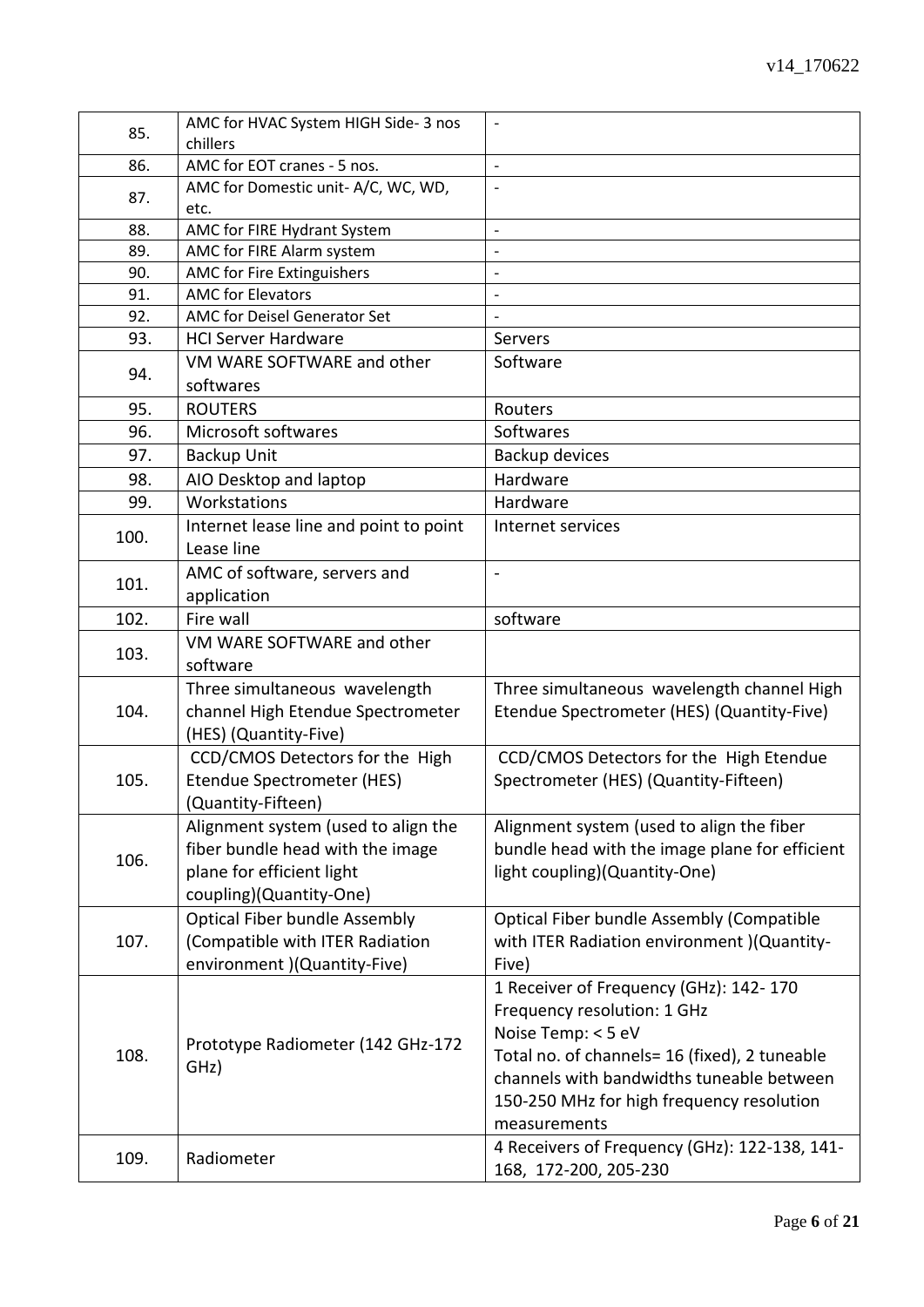| 110. | Fourier Transform Spectrometer                        | Frequency resolution: 1-2 GHz<br>Noise Temp: <5 eV<br>Total no. of channels= 58 (fixed), 16 tuneable<br>channels with bandwidths tuneable between<br>150-250 MHz for real time measurement<br>Spectral range: 70 GHz -1000 GHz, Frequency<br>resolution $\leq$ 5 GHz<br>Linear path scan: $\geq 40$ mm<br>Scanning repetition rate: $\leq 20$ ms<br>Instrument's Etendue: > 4 x10-5 m2sr                                                                                                                                                                                                                                                                                                                                                                                                                                       |
|------|-------------------------------------------------------|--------------------------------------------------------------------------------------------------------------------------------------------------------------------------------------------------------------------------------------------------------------------------------------------------------------------------------------------------------------------------------------------------------------------------------------------------------------------------------------------------------------------------------------------------------------------------------------------------------------------------------------------------------------------------------------------------------------------------------------------------------------------------------------------------------------------------------|
|      |                                                       | Instrument's transmittance for Spectral range<br>70 GHz - 1000 GHz: ≥ 70 %                                                                                                                                                                                                                                                                                                                                                                                                                                                                                                                                                                                                                                                                                                                                                     |
| 111. | Transmission Line including Quasi-<br>optical systems | 1. Waveguide sections: Material: Aluminium<br>6061 T6 Alloy<br>ID: 72 ±0.05 mm, OD: 88±0.5, Inner surface<br>finish: 7.5 micron Ra<br>Ellipticity, WG tube inner surface:< 0.1mm<br>2. WG couplings: Alignment tolerance $\leq \pm 0.5$<br>mm<br>Alignment tolerance $\leq$ 0.04 deg<br>Vacuum seal: Helicoflex seal<br>3. Miter bends: WG Inner tube diameter: 72<br>$±0.05$ mm<br>WG Outer Diameter (mm): 88±0.5<br>Waveguide axis bend angle, input port to<br>output port (deg) 90° ± 0.05°<br>Mirror surface alignment to each WG axis: 45°<br>$± 0.04°$ deg<br>Inner surface finish(Mirror/waveguide): 3-<br>micron Ra/7.5 micron Ra<br>4.<br>Polarization and Power splitter units -<br>Ellipsoidal and plane mirrors, wire grid<br>polarizer and beam splitters, higher order and<br>cross polarized mode loss > 30 dB |
| 112. | Captive Supports and TL components                    | Lateral Girder: Qty 3, made of 2 X C-channel,<br>D-UPN100, welded along the length in three<br>positions by a spacer.<br>Length is 2.7m<br>Material: S335JR-DIN EN10025 2.Clamps, Qty:<br>15 for DN 150, 12 for OD 88, Material: S335JR-<br><b>DIN EN10025</b><br>3. Vertical support: made of 1 X I-beam, HEB-<br>100, welded to a square plate, and a circular,<br>machined plate on either end, Welds from<br>plates to I-beam are along all edges, Qty: total<br>6 (2 for each support, Material: S335JR-DIN<br>EN10025, 4. Circular plate with 3 tabs,                                                                                                                                                                                                                                                                    |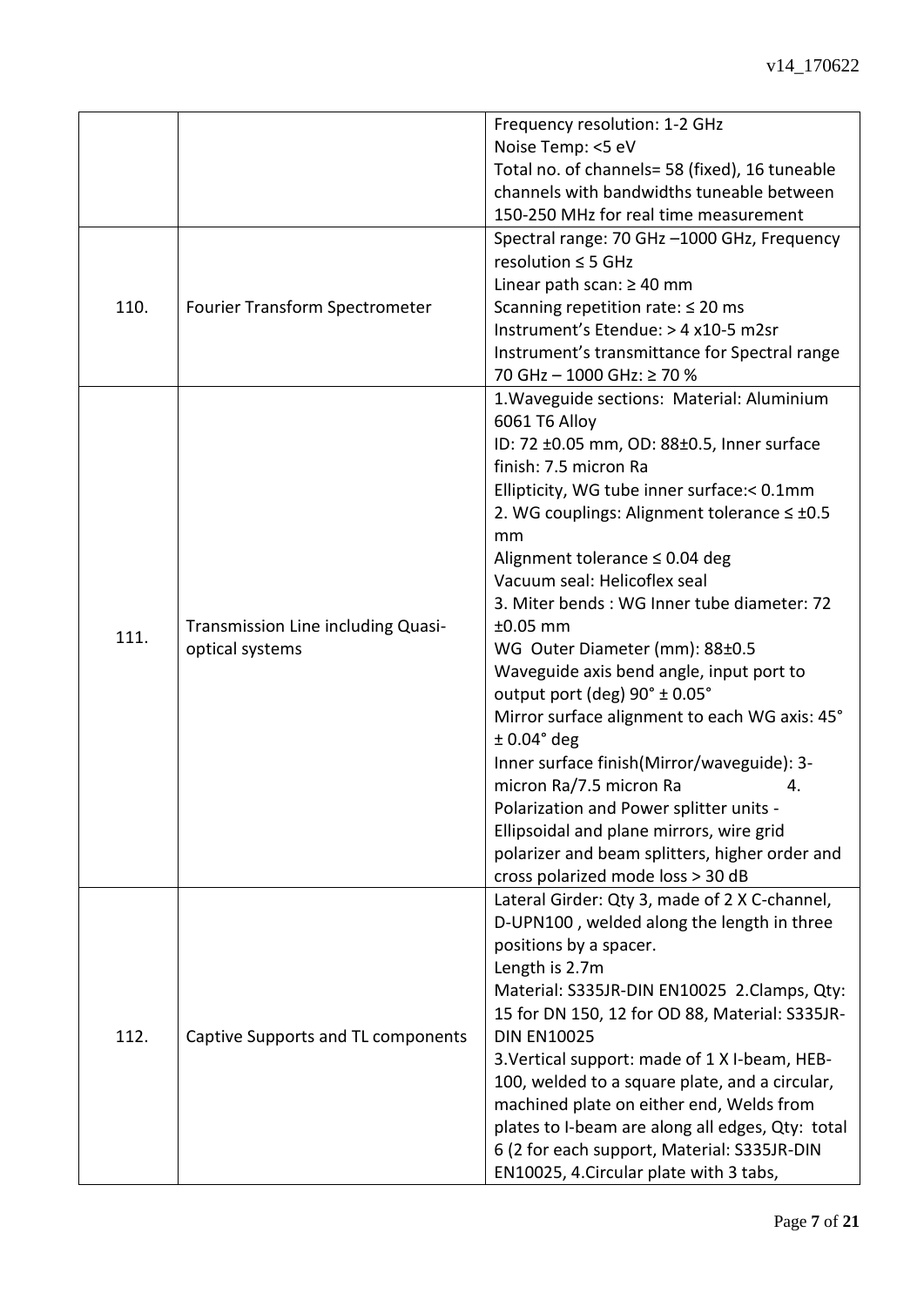|      |                                              | Material: S335JR-DIN EN10025, Welds from          |
|------|----------------------------------------------|---------------------------------------------------|
|      |                                              | tab to plate are along all edges, Qty: 6          |
|      |                                              | 5. Tubing: 4 * OD 88 Al6061 tubes-Length:         |
|      |                                              | 3000mm, 200 DIN Schedule 40 316LN tubing-         |
|      |                                              | length 3000m                                      |
|      |                                              | Qty: 8, Clear Aperture: 72mm, Pipe size:          |
| 113. | Windows                                      | 88mm(OD), 72mm (ID), Material: Quartz,            |
|      |                                              | Metallic Seal, Thickness: 5.4 mm                  |
|      |                                              | 1. Scope of work: Supply of in vacuum HPC         |
|      | Vacuum compatible hybrid photon              | detectors along with accessories .2) No of        |
|      | counting (HPC) detector head,                | detector module : 1, Approximate size : 88mm      |
|      | detector electronics, detector               | X34 mm, pixel size : > 50mm, Energy range :       |
| 114. | controlling unit, thermal stabilization      | 2.0 keV to 13 keV, Frame rate : ~500 Hz, Count    |
|      | unit and other required accessories to       | Rate: ~1X10^7 (photon/s/pixel), Cooling:          |
|      | operate the detector unit in vacuum          | water cooled detector head along with all         |
|      |                                              | other accessories                                 |
|      |                                              | 1. Scope of work: Supply of high quality          |
|      |                                              | spherical crystals 2. Crystal material : Quartz,  |
|      |                                              | Interplanar distance (2d) = 4.91304 Angstrom,     |
|      | High quality Quartz and Silicon<br>detectors |                                                   |
| 115. |                                              | Crystal cut: (11-20), Radius of curvature:        |
|      |                                              | $^{\sim}$ 1100 mm,<br>Length:                     |
|      |                                              | 50 mm and Height: 20 mm, Substrate                |
|      |                                              | material : BK 7 optical glass                     |
|      |                                              | 1. Scope of work: Supply and integration of Be    |
|      |                                              | window in an ITER-Style flange 2. Be foil         |
| 116. | Be window                                    | thickness: 200 micron, shape: 40X90 mm, 3.        |
|      |                                              | Meshed honey comb SS grids to hold the            |
|      |                                              | window 4. Double walled flange assembly.          |
|      | Single module Pilatus 3 (qty 1)              | Single Pilatus3 module, active area               |
|      |                                              | ~84mmX34mm, mountable inside HV                   |
|      |                                              | chamber, pixel size 172 micron, high count        |
|      |                                              | rate capability ~ Mcnts/sec, high frame rate      |
|      |                                              | 100 fps, high quantum efficiency over 2 - 13      |
| 117. |                                              | keV.                                              |
|      |                                              | Scope of supply includes detector head,           |
|      |                                              | detector electronics, detector server, cooling    |
|      |                                              | unit, power supplies, cables and connector,       |
|      |                                              | and all standard /optional accessories required   |
|      |                                              | for detector operation both in-air and in-        |
|      |                                              | vacuum, energy calibration.                       |
|      |                                              | X-ray quality crystal in elliptical configuration |
| 118. |                                              | curved in a metal frame or optical contacted,     |
|      |                                              | high eccentricity ~0.98, length 120mm and         |
|      | Bent crystal (qty 2)                         | height 20mm, material: silicon and                |
|      |                                              | germanium, crystal cuts: [111], [422],            |
|      |                                              | Scope of supply includes ready to mount           |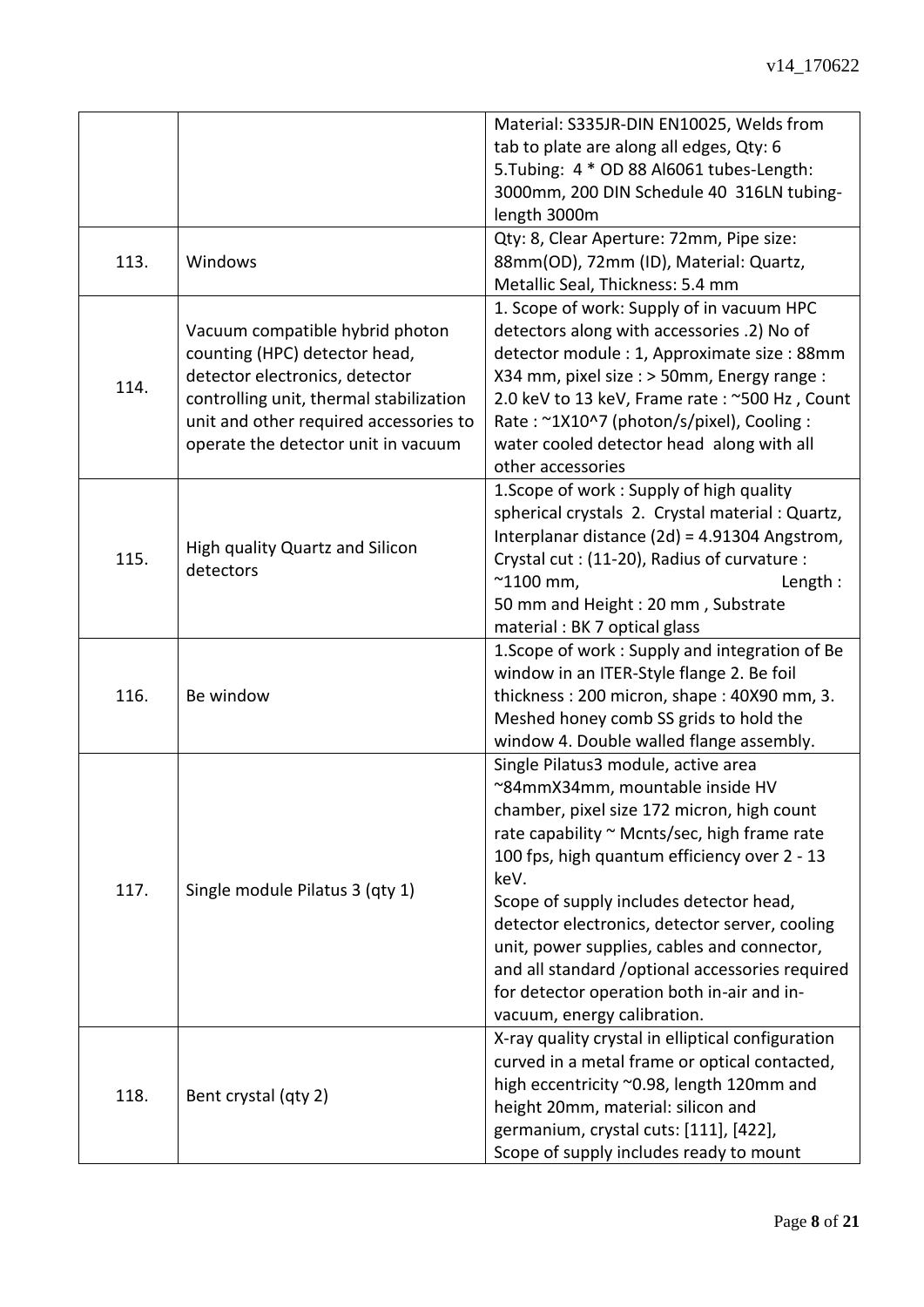|      |                                      | crystals in a carry case and reports of tests          |
|------|--------------------------------------|--------------------------------------------------------|
|      |                                      | performed                                              |
|      |                                      | Silicon pin sensor active area ~25 sqmm,               |
|      |                                      | energy resolution 120-150 eV, working energy           |
|      |                                      | range from 1000 KeV to about 50 KeV, finger            |
|      |                                      | length 120mm,                                          |
| 119. | Si detector with MCA (qty 1)         | Scope of supply includes detector head, digital        |
|      |                                      | pulse processor, multi channel analyser, power         |
|      |                                      | supply, cables and connector, vacuum feed              |
|      |                                      | throughs, all standard/optional accessories            |
|      |                                      | and energy calibration.                                |
|      |                                      | Single drift sensor, active area ~30 sqmm,             |
|      |                                      | energy resolution 120-150 eV, working energy           |
|      |                                      | range from few 100 eV to about 50 KeV, finger          |
|      |                                      | length 120mm,                                          |
| 120. | Fast SDD with MCA (qty 1)            | Scope of supply includs detector head, digital         |
|      |                                      | pulse processor, multi channel analyser, power         |
|      |                                      | supply, cables and connector, vaccum feed              |
|      |                                      | throughs, all standard/optional accessories            |
|      |                                      | and energy calibration.                                |
|      | Soft X-ray Calibration Source (qty1) | Wattage $\sim$ 30W, High photon flux output $\sim$ 100 |
|      |                                      | Gph/sec/steradian, beam size upto 35x40sqmm,           |
|      |                                      | Long life filament electron source, multiple           |
|      |                                      | selectable targets generating characteristic lines     |
|      |                                      | in 0.1 to 10 KeV (materials: Fe, Si, Mn, Ni,           |
|      |                                      | Mo, Ti, Zr, Au, Rh, Ru and Sc) on a carousel,          |
|      |                                      | CW output, built on DN150 UHV vacuum                   |
| 121. |                                      | cross, radiation hard motors, with beam                |
|      |                                      | monitoring Scope of supply includes complete           |
|      |                                      | X-ray source, filament and HV power supply,            |
|      |                                      | power supply and controllers of motorised              |
|      |                                      | stages, and control/data acquisition software.         |
|      |                                      | Test reports on producing X-rays from target           |
|      |                                      | materials are required for acceptance.                 |
|      |                                      | Combined assembly of TMP and backing pump              |
| 122. | TMP station with valves, gauges (qty | with digital controller, Display of vacuum level,      |
|      | 2)                                   | vent valve, speed upto 300 l/s                         |
|      |                                      |                                                        |
|      |                                      | Purity over 99.9%, length 50mm and width               |
| 123. | Pure targets (qty 10)                | 10mm, thickness ~mm, materials: Al, Si, Mn,            |
|      |                                      | Ni, Mo, Ti, Zn, Ag, Rh, Pb                             |
| 124. |                                      | length & width upto 100mm/100 mm                       |
|      | X-ray filters (qty 5)                | diameter, purity over 99.9%, thickens ~few             |
|      |                                      | micron, materials: Al, Be, Mo, Ta etc.                 |
| 125. | Rad-sources (absolutely calibrated)  | Disk type, radio nuclides giving photon                |
|      | )(qty 14)                            | emission in 0.1 to 50 KeV, Strength ~20 micro          |
|      |                                      | curie, uncertainty 5 -10%, avg half life ~ year        |
|      |                                      | Digital X-ray film with electronic data readout,       |
| 126. | Image plate monitor                  | 100x100mm active area                                  |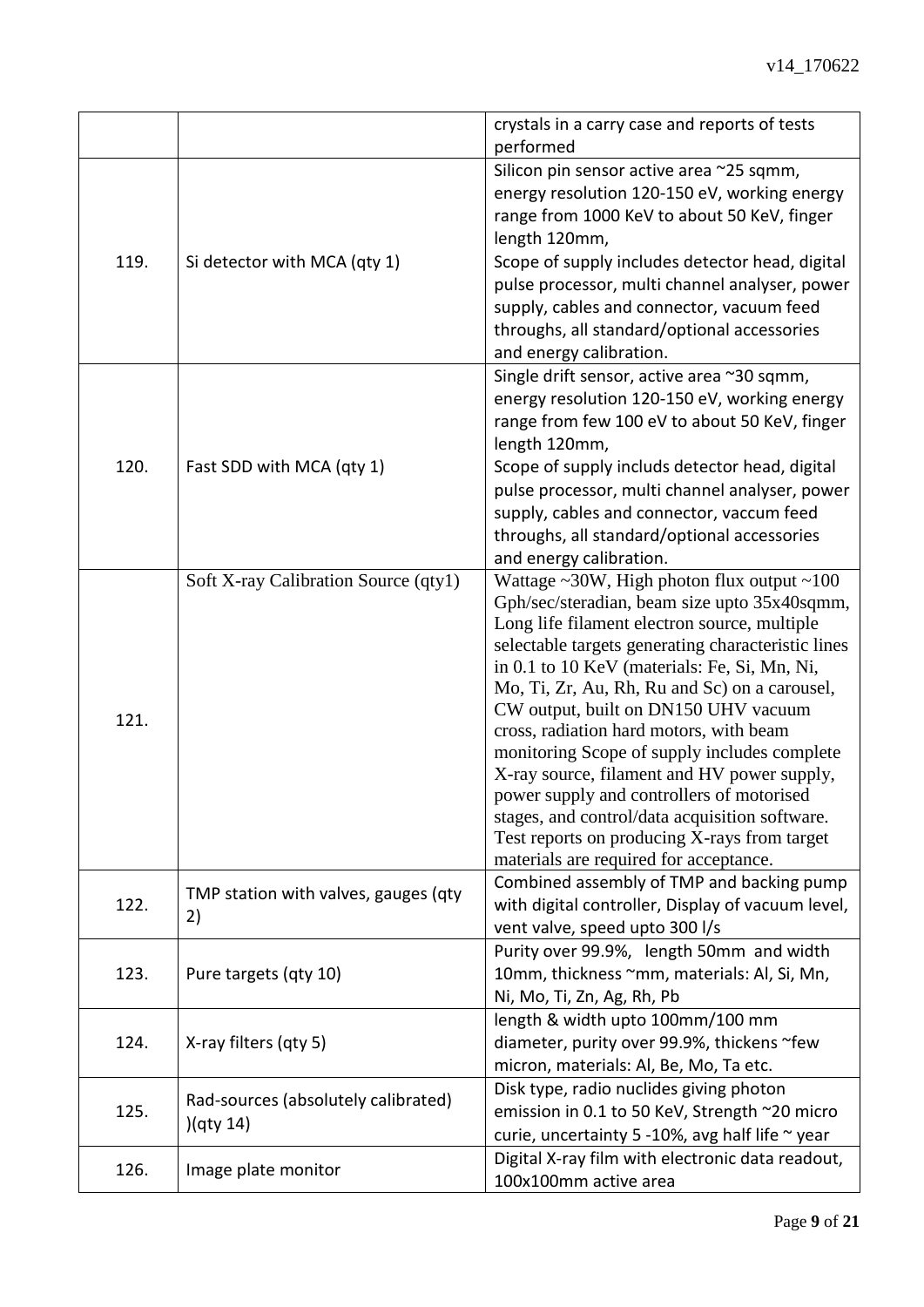| 127. | Lowe energy prototype                                                                                                                                                  | Single spectral channel (MLM/ pathalate)<br>diffracting to a CCD detector, bent crystals in<br>elliptical configuration, 120mm length and<br>20mm hight, UHV chambers, crystal and<br>detector on a single flange as per ITER<br>spectrometer design. Scope of work/supply<br>includes complete low energy spectrometer<br>supply by down to component level<br>manufacturing design, analysis and drawings,<br>construction, assembly, testing, and delivery to<br>ITER-India                                                                                                                                                                                                                                                                                                                                                                                                                                       |
|------|------------------------------------------------------------------------------------------------------------------------------------------------------------------------|----------------------------------------------------------------------------------------------------------------------------------------------------------------------------------------------------------------------------------------------------------------------------------------------------------------------------------------------------------------------------------------------------------------------------------------------------------------------------------------------------------------------------------------------------------------------------------------------------------------------------------------------------------------------------------------------------------------------------------------------------------------------------------------------------------------------------------------------------------------------------------------------------------------------|
| 128. | ITER X-ray spectrometer (qty)                                                                                                                                          | Seven spectral channels in two groups: three<br>crystals diffracting photons to hybrid pixel<br>detector and 4 crystals diffracting low energy<br>photons on 3 CCD detectors, bent crystals in<br>elliptical configuration, 120mm length and<br>20mm hight, UHV chambers, In-line X-ray<br>source for calibration consistency, Neutron-<br>gamma shielding for radiation protection,<br>Plant I&C for control and data acquisition. The<br>spectrometer has 10m long, DN150 sight-tube<br>(consisting two all metal gate valves, axial,<br>gimbal bellow and baking jacket) connecting<br>spectrometer to ITER machine (qualification as<br>per RCC-MR).<br>Scope of work/supply includes down to<br>component level manufacturing design,<br>analysis and drawings, complete spectrometer<br>construction, assembly, testing, absolute<br>intensity calibration of all the channels and<br>delivery to ITER, France |
| 129. | Refurbishment of the Beam Source<br>components and Beam Line<br>Components (RID and Neu) (post<br>utilization at INTF, before supply to<br>ITER as per loan agreement) | Refurbishment of the component<br>(specification will be dependent on the type of<br>refurbishment)                                                                                                                                                                                                                                                                                                                                                                                                                                                                                                                                                                                                                                                                                                                                                                                                                  |
| 130. | <b>Absolute Valve</b>                                                                                                                                                  | The valve has a nominal bore diameter of<br>1,600 mm, rated to sustain a pressure<br>differential of 0.1 MPa across the plate whilst<br>maintaining a leak rate of less than 1x10-8<br>Pam3/s                                                                                                                                                                                                                                                                                                                                                                                                                                                                                                                                                                                                                                                                                                                        |
| 131. | <b>Fast Shutter</b>                                                                                                                                                    | A fast shutter (diameter ~1.6m) (opening and<br>closing time 1s) is located downstream of the<br>calorimeter, at the exit of the vessel. The<br>design concept foresees the movement of a<br>door perpendicular to the horizontal axis of                                                                                                                                                                                                                                                                                                                                                                                                                                                                                                                                                                                                                                                                            |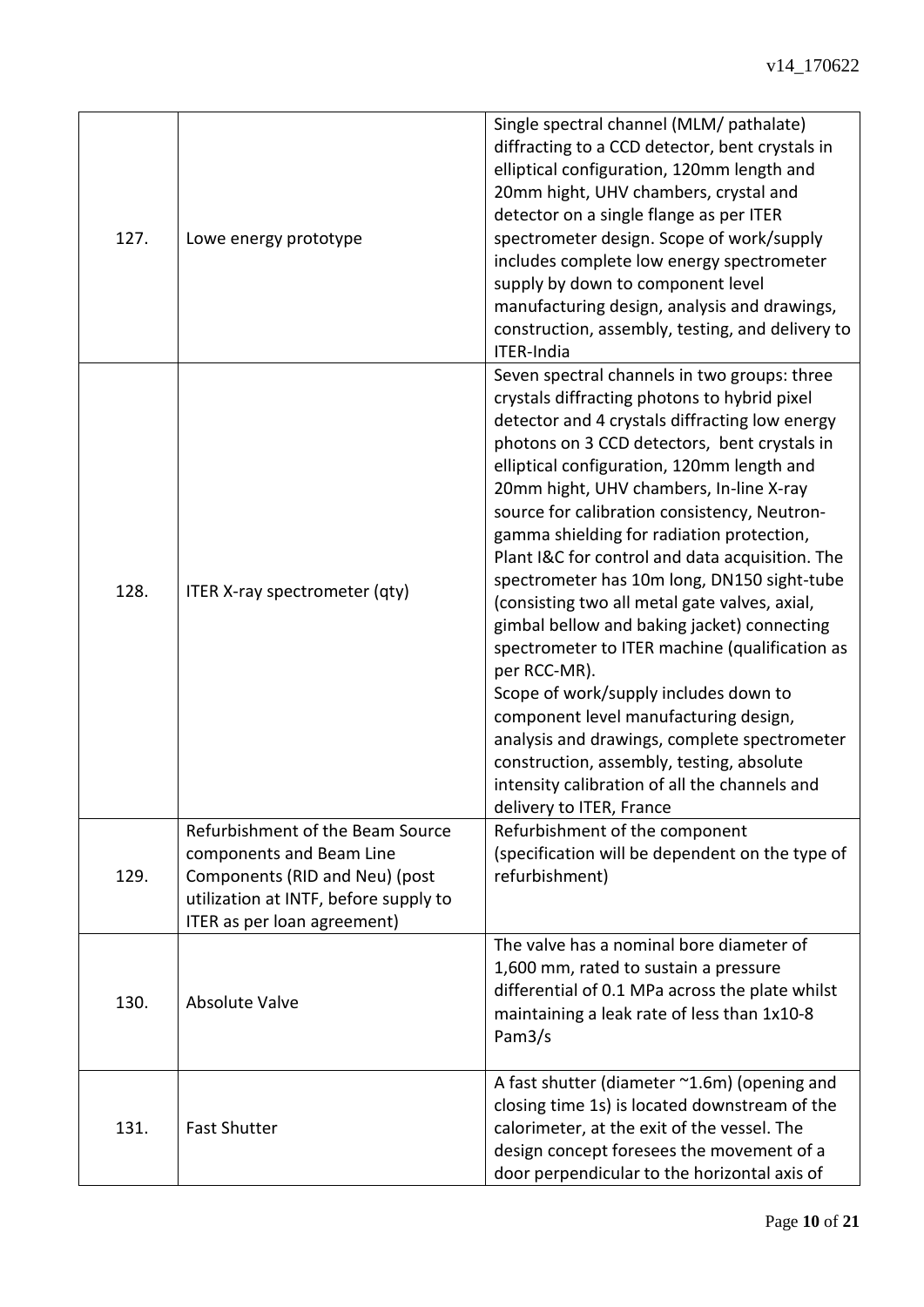|      |                                    | the vessel. Sealing is provided via a flexible<br>metallic seal. The Primary Vacuum Boundary |
|------|------------------------------------|----------------------------------------------------------------------------------------------|
|      |                                    | of the Fast Shutter housing and top flange                                                   |
|      |                                    | must have a leak rate better than 10-9 mbarl/s                                               |
|      |                                    | He.                                                                                          |
|      |                                    | Spring Energised metallic seal of size ~9m x 5m                                              |
|      | <b>Metal Seal for Vessel</b>       | with interspace pumping requirements                                                         |
| 132. |                                    | (designed by Technetics and certified by IO                                                  |
|      |                                    | and proprietary)                                                                             |
| 133. | <b>RF Generator for INTF</b>       | 200 kW, 1 MHz RFG with automatic frequency                                                   |
|      |                                    | tuning facility                                                                              |
|      |                                    | Manufacturing, assembly, testing and supply                                                  |
|      |                                    | of Exit scraper with overall height of ~2m. To                                               |
| 134. | Exit scraper                       | be manufactured from CuOF panels (size of                                                    |
|      |                                    | $\sim$ 1.5m x 1m) involving the deep drilling, ED /                                          |
|      |                                    | brazing and EB welding.                                                                      |
|      |                                    | Manufacturing, assembly, testing and supply                                                  |
|      |                                    | of 100kV high voltage bushing with overall                                                   |
|      |                                    | diameter of ~1.5m. PIC component, involving                                                  |
| 135. | <b>High Voltage Bushing</b>        | metallic and non-metallic materials like large                                               |
|      |                                    | size Ceramic ring (along with its brazing with                                               |
|      |                                    | Kovar), FRP ring (along with its connection                                                  |
|      |                                    | with SS), complex assembly of piping,                                                        |
|      |                                    | Electrical, RF, Diagnostic feed throughs.                                                    |
|      |                                    | Manufacturing, assembly, testing and supply                                                  |
|      |                                    | Drift Duct bellow, double walled with diameter                                               |
|      |                                    | of ~2m. RCC-MR / EN class double walled large                                                |
| 136. | <b>Drift Duct Bellow</b>           | size bellow, with stringent requirements on                                                  |
|      |                                    | the movements, manufacturing design,                                                         |
|      |                                    | welding configurations and fatigue testing                                                   |
|      | High Power Gyrotron Source Set     | requirements<br>High Power Gyrotron Source Set (1MW of RF                                    |
| 137. | (1MW of RF power at 170 GHz        | power at 170 GHz frequency) ; Qntty 2 sets                                                   |
|      | frequency) ; Qntty 2 sets          |                                                                                              |
|      | Specialized Controllers,           | Specialized Controllers, Instrumentation and                                                 |
| 138. | Instrumentation and power supplies | power supplies                                                                               |
|      |                                    | Specifications:                                                                              |
|      |                                    | Cernox:                                                                                      |
|      |                                    |                                                                                              |
|      |                                    | Measurement Range - 1-300K                                                                   |
|      | Temperature sensors (CERNOX and    | Accuracy - 4mK at 4.2K                                                                       |
| 139. | PT-100)                            | Calibration - At each temperature point                                                      |
|      | <b>Qty. 20</b>                     | Annual drift - 20mK (<100K)                                                                  |
|      |                                    |                                                                                              |
|      |                                    | PT-100:                                                                                      |
|      |                                    |                                                                                              |
|      |                                    | Measurement Range - 14-300K                                                                  |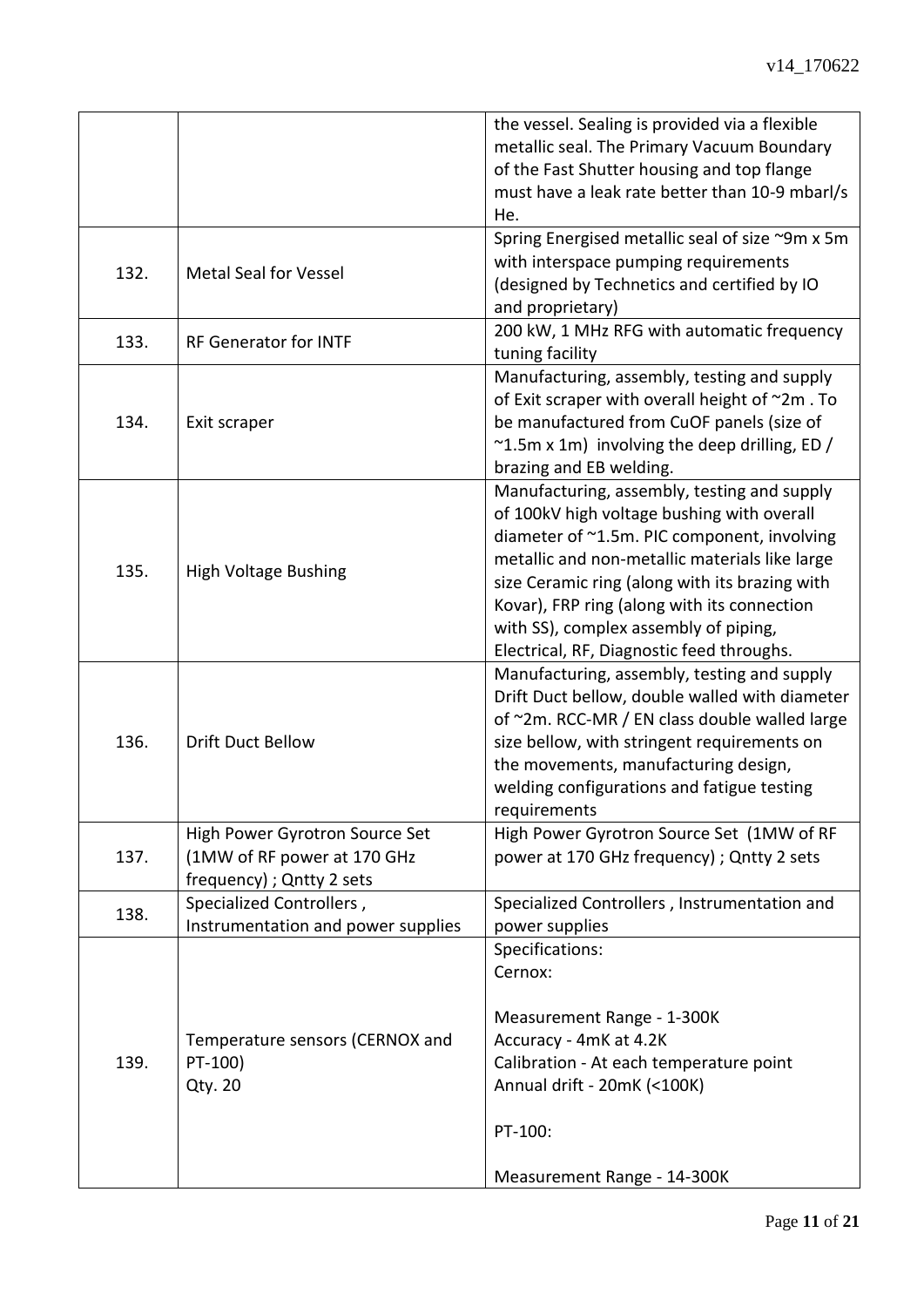|      |                                                                                 | Accuracy - 100mK at 77K                    |
|------|---------------------------------------------------------------------------------|--------------------------------------------|
|      |                                                                                 | Calibration - At each temperature point    |
|      |                                                                                 | Annual drift - 50mK (>77K)                 |
|      |                                                                                 |                                            |
|      |                                                                                 | Scope of work:                             |
|      |                                                                                 |                                            |
|      |                                                                                 | 1. Supply of sensors                       |
|      |                                                                                 | 2. Supply of Calibration report            |
|      |                                                                                 | Specification:                             |
|      |                                                                                 | Carbon Ceramic:                            |
|      |                                                                                 |                                            |
|      |                                                                                 | Measurement Range - 1-600K                 |
|      |                                                                                 |                                            |
|      |                                                                                 | Accuracy - 4mK at 4.2K                     |
| 140. | Temperature sensor (Carbon-Ceramic)                                             | Calibration - At each temperature point    |
|      |                                                                                 | Annual drift - 20mK (<100K)                |
|      |                                                                                 |                                            |
|      |                                                                                 | Scope of work:                             |
|      |                                                                                 |                                            |
|      |                                                                                 | 1. Supply of sensors                       |
|      |                                                                                 | 2. Supply of calibration reports           |
|      |                                                                                 | Specification:                             |
|      |                                                                                 |                                            |
| 141. | Temperature transmitters                                                        | 1. Sensor types: Any cryogenic sensor      |
|      | Qty. 10                                                                         | 2. Output: Fieldbus                        |
|      |                                                                                 | 3. Accuracy: ~5mK at 4.2K                  |
|      |                                                                                 | Should be compatible for operation at      |
| 142. | Cryogenic accessories (Tapes etc.)                                              | cryogenic temperatures with requisite      |
|      | Qty. 2 set                                                                      | adhesive strength.                         |
|      |                                                                                 | Specification:                             |
|      |                                                                                 |                                            |
|      |                                                                                 | Quantity to be measured: Volumetric/Mass   |
|      |                                                                                 | flow                                       |
|      |                                                                                 |                                            |
|      |                                                                                 | Type: Differential pressure/Frequency      |
|      | Mass flow meters<br>(Orifice / Venturi / Coriolis type)<br>Qty.: 1 of each type | Range: 0 to 300 g/s (based on requirement) |
|      |                                                                                 | Operation temperature: 4.2K to 300K        |
| 143. |                                                                                 | Accuracy: <5% of mass flow reading         |
|      |                                                                                 | Flow turndown: Better than 10              |
|      |                                                                                 |                                            |
|      |                                                                                 | Scope of work:                             |
|      |                                                                                 |                                            |
|      |                                                                                 | 1. Supply of mass flow meters according to |
|      |                                                                                 | applicable standards                       |
|      |                                                                                 | 2. Calibration reports and manuals         |
|      |                                                                                 | Specification:                             |
|      | Thermal mass flow meter                                                         |                                            |
| 144. | Qty: 2                                                                          | Type: Capillary type                       |
|      |                                                                                 | Accuracy: <1% of mass flow reading         |
|      |                                                                                 |                                            |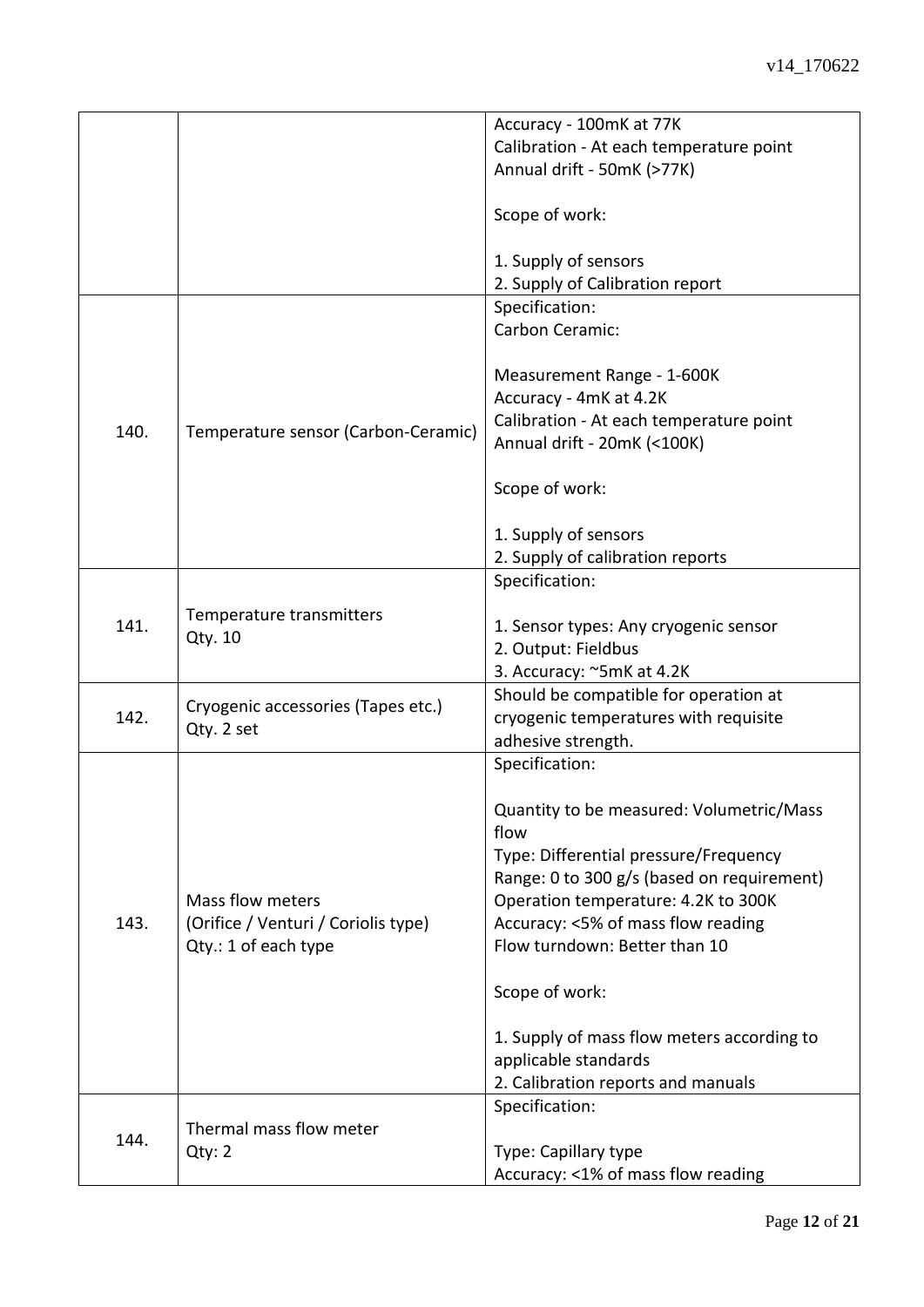|      |                                             | Range: 0 to 35 g/s (Helium)                                                                                                                                                                                                                                                                                                   |
|------|---------------------------------------------|-------------------------------------------------------------------------------------------------------------------------------------------------------------------------------------------------------------------------------------------------------------------------------------------------------------------------------|
|      |                                             | Scope of work:                                                                                                                                                                                                                                                                                                                |
|      |                                             | 1. Supply of mass flow meters                                                                                                                                                                                                                                                                                                 |
|      |                                             | 2. Calibration reports and manuals                                                                                                                                                                                                                                                                                            |
|      |                                             | Specification:                                                                                                                                                                                                                                                                                                                |
| 145. | Control valve controller<br>Qty: 3          | Input: 4-20mA<br>Output: Regulated air pressure for actuator<br>control<br>Local Display: should be available<br>Position feedback: optional                                                                                                                                                                                  |
|      |                                             | Scope of work:                                                                                                                                                                                                                                                                                                                |
|      |                                             | 1. Supply of positioner                                                                                                                                                                                                                                                                                                       |
|      |                                             | 2. Installation                                                                                                                                                                                                                                                                                                               |
|      |                                             | Specifications:                                                                                                                                                                                                                                                                                                               |
| 146. | Dewar Level probe and transmitter<br>Qty: 1 | 1. Type: Superconducting Type<br>2. Purpose: Liquid helium level measurement<br>3. Probe length: Depending on requirement<br>4. Accuracy: <1% of measured value<br>5. Output: 4-20mA                                                                                                                                          |
|      |                                             | Scope of work:                                                                                                                                                                                                                                                                                                                |
|      |                                             | 1. Supply of probe and transmitter                                                                                                                                                                                                                                                                                            |
|      |                                             | 2. Installation and maintenance manual                                                                                                                                                                                                                                                                                        |
| 147. | Oil separator 1 Level<br>Qty: 3             | Model No. or type Description: Bekomat 12<br>(level Switch)<br>Manufacturer: Bekomat<br>Working pressure (min) in bar:0.8<br>Working pressure (max) in bar:16<br>Connection (inlet): 2xG 1/2<br>Connection (outlet):1xG 3/8<br>Hose di:10-13 mm<br>Peak compressor Performance (m3/min):8<br>Type of level sensor: Capacitive |
|      |                                             | Specifications:                                                                                                                                                                                                                                                                                                               |
| 148. | Instr. Air Service Unit Pressure<br>Qty:2   | 1. Input pressure: 0-20 bara<br>2. Output pressure: Configurable                                                                                                                                                                                                                                                              |
|      |                                             | Specification:                                                                                                                                                                                                                                                                                                                |
| 149. | Vacuum gauge<br>Qty: 05 Nos.                | 1. Measurement Range: 10(-8) to 1000 mbar<br>2. Type: Pirani and combination gauge<br>3. Accuracy: <15% of reading                                                                                                                                                                                                            |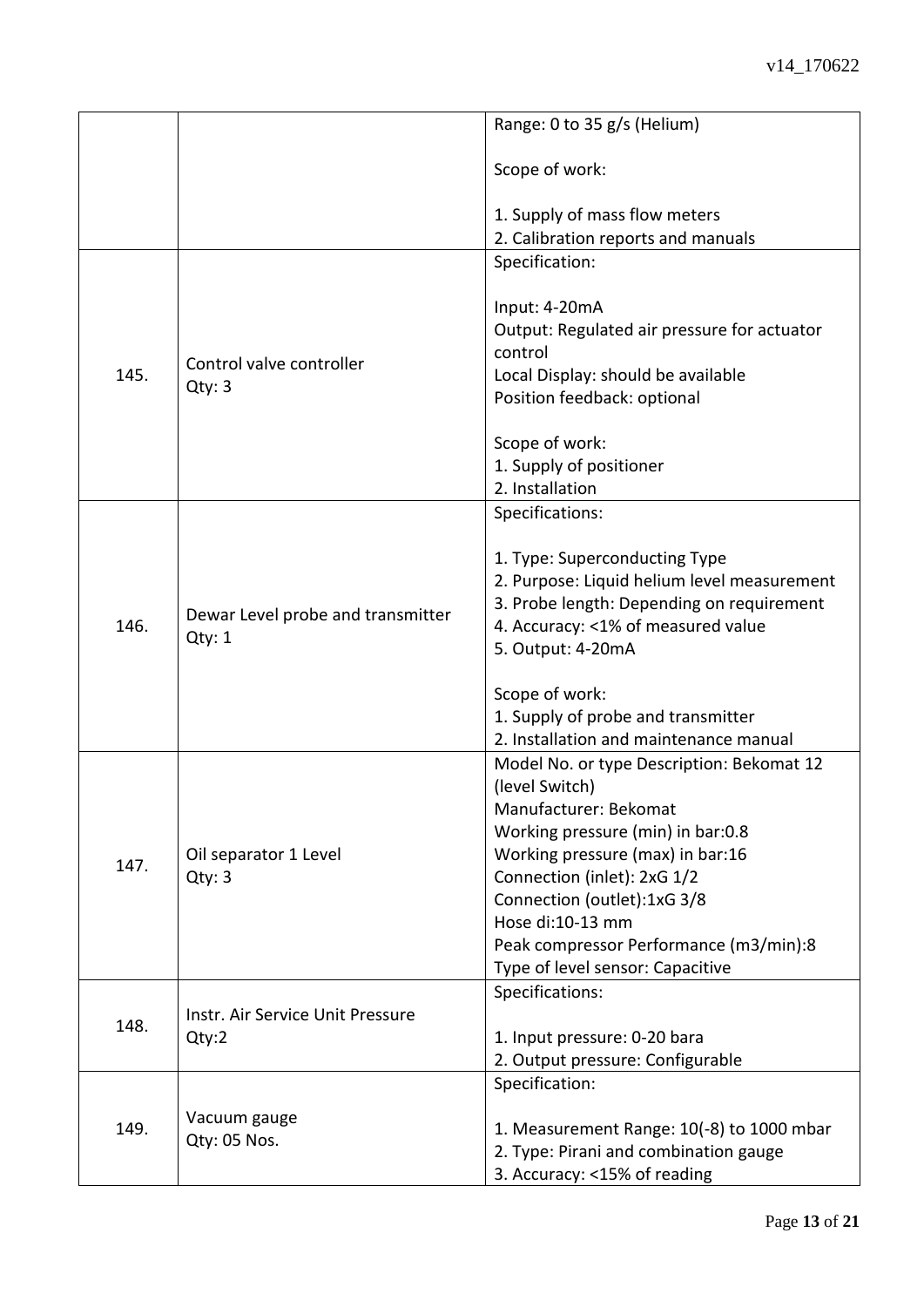|      |                                                               | 4. Output: 0 t0 10V                     |
|------|---------------------------------------------------------------|-----------------------------------------|
|      |                                                               | Scope of work:                          |
|      |                                                               | 1. Supply of vacuum gauges              |
|      |                                                               | 2. Test Certificates                    |
|      |                                                               | Specification:                          |
|      |                                                               |                                         |
|      |                                                               | 1. Type: Piezo resistive type           |
|      | Pressure transmitter<br>Calibration pressure source           | 2. Range: 0 to 32 bara                  |
|      |                                                               | 3. Output: 4-20mA                       |
| 150. |                                                               | 4. Accuracy: 0.1% of reading            |
|      | Qty: 05                                                       |                                         |
|      |                                                               | Scope of work:                          |
|      |                                                               |                                         |
|      |                                                               | 1. Supply of pressure transmitters      |
|      |                                                               | 2. Calibration reports                  |
|      |                                                               | Specification:                          |
|      |                                                               | 1. Type: Thermocouple type              |
|      |                                                               | 2. Accuracy: 0.5C of reading            |
|      | Dewar heater cartridge temperature                            | 3. Installation: Surface mount          |
| 151. |                                                               |                                         |
|      |                                                               | Scope of work:                          |
|      |                                                               |                                         |
|      |                                                               | 1. Supply of sensors<br>2. Installation |
|      |                                                               | Specification (software):               |
|      |                                                               |                                         |
|      |                                                               | 1. Software: Simatic Step-7             |
|      |                                                               | 2. Add on Module: CFC, Graph            |
|      | PLC, softwares and other electrical<br>accessories<br>Qty: 01 | 3. HMI software: WinCC                  |
|      |                                                               |                                         |
|      |                                                               | Scope of work (software):               |
|      |                                                               | 1. Supply of software and licenses      |
|      |                                                               |                                         |
| 152. |                                                               | Specification (PLC):                    |
|      |                                                               |                                         |
|      |                                                               | 1. PLC CPU: S7-400 series               |
|      |                                                               | 2. PLC communication module: CP-443-5   |
|      |                                                               | 3. Power supply modules                 |
|      |                                                               | 4. AI/AO/DI/DO modules                  |
|      |                                                               |                                         |
|      |                                                               | Scope of work (PLC):                    |
|      |                                                               |                                         |
|      |                                                               | 1. Supply of hardware in a DIN rail     |
|      |                                                               | 2. Manuals                              |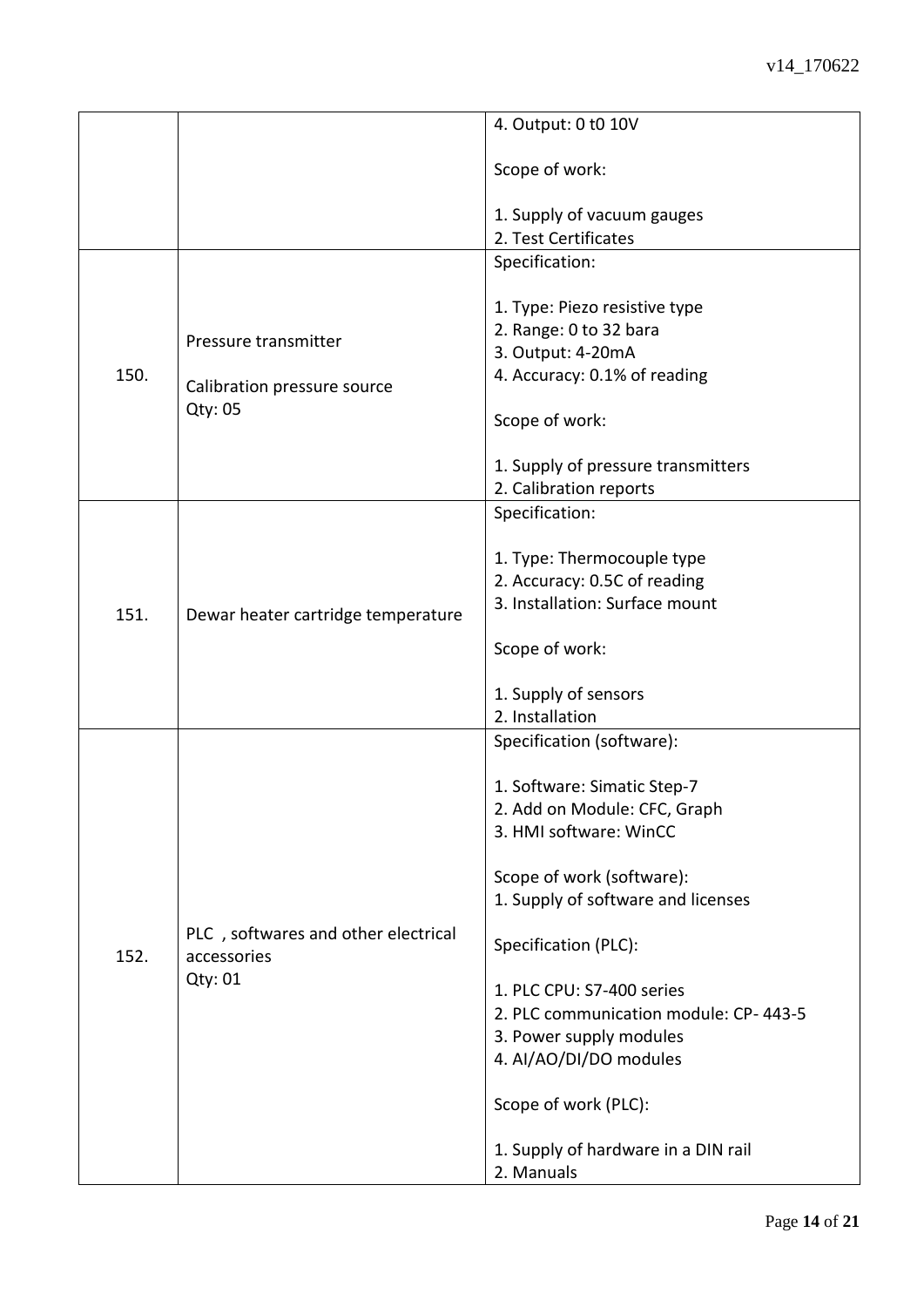|      |                                                                                                     | Specification:                                                                                                                                                                                                                              |
|------|-----------------------------------------------------------------------------------------------------|---------------------------------------------------------------------------------------------------------------------------------------------------------------------------------------------------------------------------------------------|
| 153. | Control valves<br>Qty: 05                                                                           | 1. Size: As per requirement (DN10 to DN80)<br>2. End switches<br>3. Actuator: Single effect (Pneumatic)<br>4. Bellow sealed<br>5. Leak rates: 10(-6) mbar-I/s or better<br>Scope of work:<br>1. Supply of control valves<br>2. Installation |
|      | Vacuum pump and Helium leak                                                                         | rotary type or turbomolecular                                                                                                                                                                                                               |
| 154. | detector spare parts<br>Qty: 01                                                                     | (to evacuate the chamber)                                                                                                                                                                                                                   |
| 155. | Multi layer insulation (MLI)                                                                        | silver Aluminized mylar                                                                                                                                                                                                                     |
|      | Qty: 01                                                                                             | (to mitigate the radiation heat load)                                                                                                                                                                                                       |
|      |                                                                                                     | Specification:                                                                                                                                                                                                                              |
| 156. | Cryocooler (GM type - 2 stage)<br>Qty: 01                                                           | 1. Type: G-M type<br>2. 2nd stage temperature: 1.5W at 4.2K<br>3. Compressor and cooling water connectors                                                                                                                                   |
| 157. | Pressure transmitter                                                                                | Specification:<br>1. Type: Piezo resistive type<br>2. Range: 0 to 10 bara<br>3. Output: 4-20mA<br>4. Accuracy: 0.1% of reading<br>Scope of work:<br>1. Supply of pressure transmitters<br>2. Calibration reports                            |
| 158. | Arc-4 (4Nos.) with cable (if inhouse<br>arc detector could not perform as per<br>requirement)       | Arc 4 with 16 channel, standard item of AFT                                                                                                                                                                                                 |
| 159. | Cables for IO compatible (prototype<br>only)                                                        | Different categories of cables                                                                                                                                                                                                              |
| 160. | SSPA (18 Nos.) (if inhouse developed<br>SSPA could not perform as per<br>requirement)               | output power 10kW, 35-65 MHz, Input power<br>1mW                                                                                                                                                                                            |
| 161. | 3dB Combiner (9Nos.) (if inhouse<br>developed 3dB Combiner could not<br>perform as per requirement) | Input power 1.5/1.7MW, Output Power 2.5/3<br>MW, 35-65 MHz, Fixed.                                                                                                                                                                          |
| 162. | 200kW Dummy Load for 3dB<br>combiner (9Nos)                                                         | Power handling 200kW 35-65 MHz                                                                                                                                                                                                              |
| 163. | Fast Controller PC                                                                                  | Standard item                                                                                                                                                                                                                               |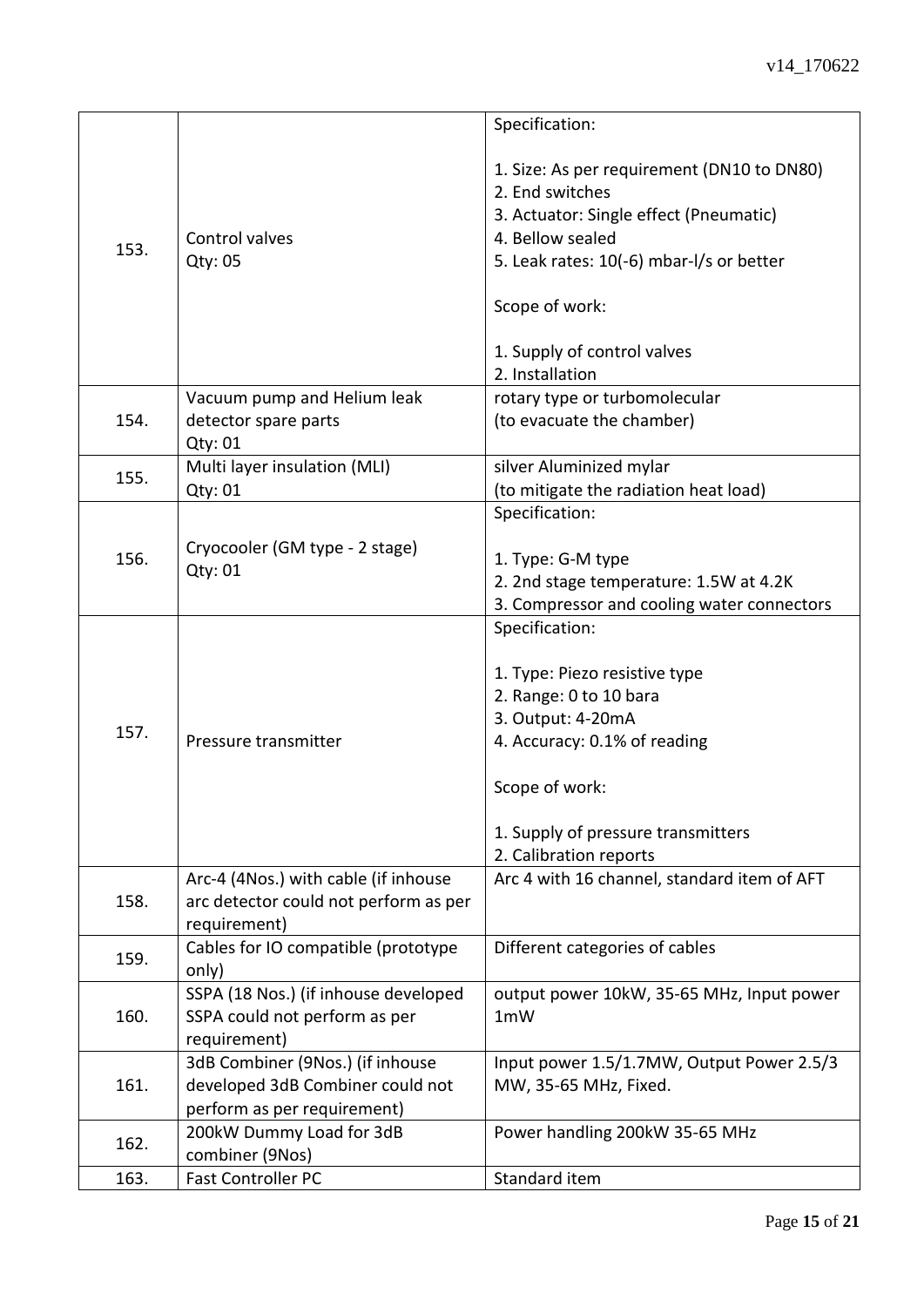| 164. | PLC with I/O board                      | As per ITER Organisation catalogue                 |  |
|------|-----------------------------------------|----------------------------------------------------|--|
|      | Motor & controller with accessories     | As per ITER Organisation catalogue                 |  |
| 165. | $(36$ sets)                             |                                                    |  |
| 166. | <b>SARAL Rack</b>                       | As per ITER Organisation catalogue                 |  |
| 167. | PXI/cRIO system with I/O board          | As per ITER Organisation catalogue                 |  |
| 168. | Halogen free fire retardant multi core  | As per ITER Organisation catalogue                 |  |
|      | Fiber optic cable                       |                                                    |  |
|      |                                         | 9kHz to 1 GHz, power output -20dBm to +13          |  |
| 169. | RF synthesizer & other RF component     | dBm                                                |  |
|      |                                         | Max voltage: 150kV, DC/Pulsed, divider             |  |
|      |                                         | ratio:10000:1, cable length: 10ft with BNC         |  |
| 170. | High voltage Probe - 20 No.             | connector, Accuracy: +/- 0.5%, Conformity          |  |
|      |                                         | certificate according to IEC 61010-1               |  |
|      |                                         | Frequency: DC to 5MHz, current: 10A to 150A,       |  |
| 171. | Current Sensor - 20 No.                 | o/p connector: BNC, Size: Approx 4x4Inches,        |  |
|      |                                         | weight: less than 700gm                            |  |
|      | Cooling water Instrumentation:          | Parameters to measure: water temperature,          |  |
| 172. | sensors with signal conditioner - 17    | flow, pressure, conductivity. O/p                  |  |
|      | sets                                    | voltage/current compatible with PLC                |  |
|      | Control valves for water line - 10 Nos. | 1/2 inch, butterfly valve with electrical          |  |
| 173. |                                         | actuator                                           |  |
|      |                                         | Non-conductive hydraulic hose with quick           |  |
|      |                                         | release couplers at both ends required for         |  |
| 174. | Flexible hoses with QRC - 50 sets       | active cooling of AC/DC converter modules.         |  |
|      |                                         | Core tube material: Polyester elastomer, Cover     |  |
|      |                                         | material: Polyurethane.                            |  |
|      | Air purifier and compressor - 1 nos     | 1000 CFM, 6 bar compressor unit with air           |  |
| 175. |                                         | purifier                                           |  |
| 176. | Gas feed control valve - 1 nos          | Needle value for fine control of fluid flow        |  |
| 177. | Magnetic snubber with Thermoplastic     | Nanocrystalline soft magnetic material core in     |  |
|      | Casing - 15 nos                         | circular form with thermoplastic casing            |  |
|      | CRIO system - 2sets                     | i. Bus connector: MXI Express X1 interface         |  |
|      |                                         | based on PCI Express                               |  |
| 178. |                                         | ii. No. of slots: 14 iii. 32-channel, 7µS, digital |  |
|      |                                         | I/O with DSUB connector, iv. MXI -Express          |  |
|      |                                         | Cable                                              |  |
|      | EMC Computable cubicle - 9 nos          | EMI/EMC compatible cubicle mainly to house         |  |
| 179. |                                         | instrumentation. preferred with standard dust      |  |
|      |                                         | filter, fans, temperature sensors and position     |  |
|      |                                         | sensor, heigh $\geq 42$ U                          |  |
|      |                                         | Standard industrial computer for data              |  |
| 180. | Industrial computer - 3 nos             | acquisition and data storage, preferred with       |  |
|      |                                         | latest model/ technical specs                      |  |
|      |                                         | No. of core:8, Jack material: Polymer,             |  |
| 181. | 8- core plastic Fiber Cable - 5000m     | Compatible with Avago Versatile Link Family of     |  |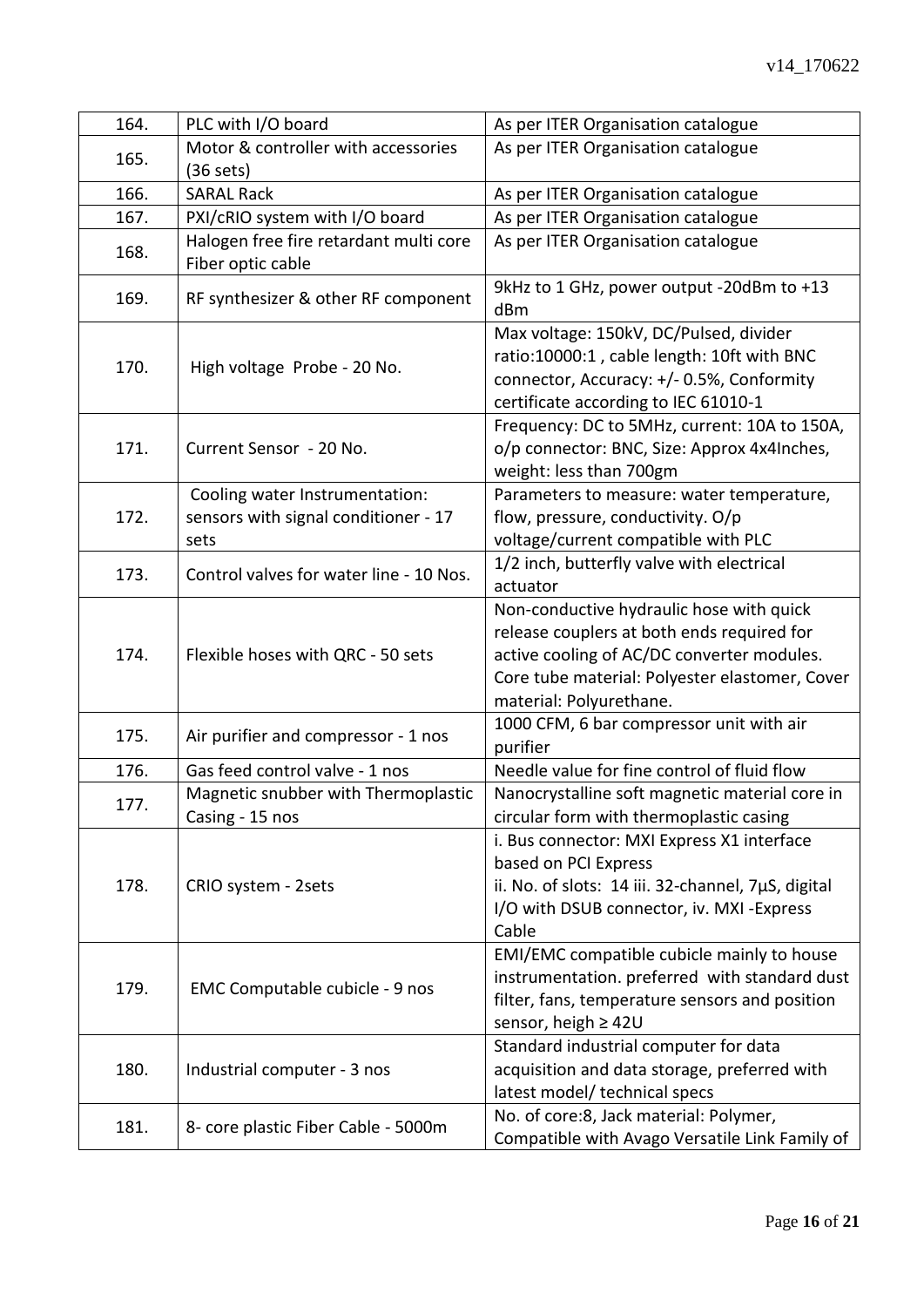|      |                                       | connectors and fiber optic components,                                                        |
|------|---------------------------------------|-----------------------------------------------------------------------------------------------|
|      |                                       | Diameter: 1mm                                                                                 |
|      |                                       | Standard industrial work station for data                                                     |
|      |                                       | storage, preferred with latest model/ technical                                               |
| 182. | Industrial Workstation - 1 nos        | specs to be used in control rooms for various                                                 |
|      |                                       | physics experiments                                                                           |
|      |                                       | Air insulated, Indoor, off load operation, non-                                               |
|      |                                       | enclosed disconnector with and without earth                                                  |
|      | DC Disconnector - 35 nos              | bar. Rated voltage: 22kV, 50Hz, Rated current:                                                |
| 183. |                                       | 110A[min], Rated short circuit current:                                                       |
|      |                                       | 5kA[min], No of pole: Two pole, Operating                                                     |
|      |                                       | mechanism: Motorized, Device mounted.                                                         |
|      |                                       | Compliance with IEC 62271-102                                                                 |
|      |                                       | Air insulated HV relay, non-enclosed, Pole                                                    |
|      |                                       | configuration: 2 Pole NO contact and 2 Pole DT                                                |
|      |                                       | contact, Continuous working voltage: 35kV                                                     |
| 184. | High Voltage Relay - 2 nos            | DC, Continuous current : 5A [min], Mounting                                                   |
|      |                                       | position: Horizontal, Operating mechanism:                                                    |
|      |                                       | Motor or solenoid based, 230V, 50Hz, Auxiliary                                                |
|      |                                       | switch: 2 Nos [NO/NC/SPDT] per position                                                       |
|      |                                       | 1. 15V, 4kA, and 30V, 600A<br>current:                                                        |
| 185. | High current power supply - 2 nos     | settable for 20% to 100%, Accuracy: 2%,                                                       |
|      |                                       | Current resolution: 100A                                                                      |
|      |                                       | Rated voltage 12/20/24kV, 95 cross                                                            |
|      |                                       |                                                                                               |
|      |                                       | section, class-2 copper conductor, XLPE                                                       |
| 186. | 22kV Input cable-1000 mtr             | insulation, single core cable, halogen free, low                                              |
|      |                                       | smoke                                                                                         |
|      |                                       | Rated voltage 18/30/36kV, 95 cross section,                                                   |
|      |                                       | class -2 copper conductor, helical copper wire                                                |
|      | Output DC coaxial cable with screen - | screen lapped with copper tape having 35mm                                                    |
| 187. | 1000 mtr                              | 2 cross section [min], copper tape outer screen,                                              |
|      |                                       | XLPE insulation, single core cable, halogen                                                   |
|      |                                       | free, low smoke                                                                               |
|      |                                       | 0.6/1/1.2kV, 25 cross section, class 5 copper                                                 |
| 188. | LV cable -3000 mtr                    | conductor, silicon/EPR insulation, halogen                                                    |
|      |                                       | free, low smoke single core cable                                                             |
|      |                                       | 0.6/1/1.2kV, 2.5 cross section, class 5 copper                                                |
| 189. | Control cables - 1000 mtr             | conductor, EPR/HEPR insulation, multi-core,                                                   |
|      |                                       | thermoplastic sheath, halogen free, low smoke                                                 |
|      |                                       | 31/s" coaxial line, RF frequency: 1MHz, Length:                                               |
| 190. | RF (Radio frequency) lines - 600m     | 600m                                                                                          |
| 191. | RF Connectors - 200 nos               | Connectors for 3%" coaxial line                                                               |
|      |                                       | Pneumatic operated butterfly valves of sizes                                                  |
|      |                                       | from DN 150 to DN 600; pressure rating vary                                                   |
| 192. | Butterfly type valves                 | from 150# to 900#. Classifications as per ITER:<br>QC-1, SC-1 (SF), SIC-2, Design temperature |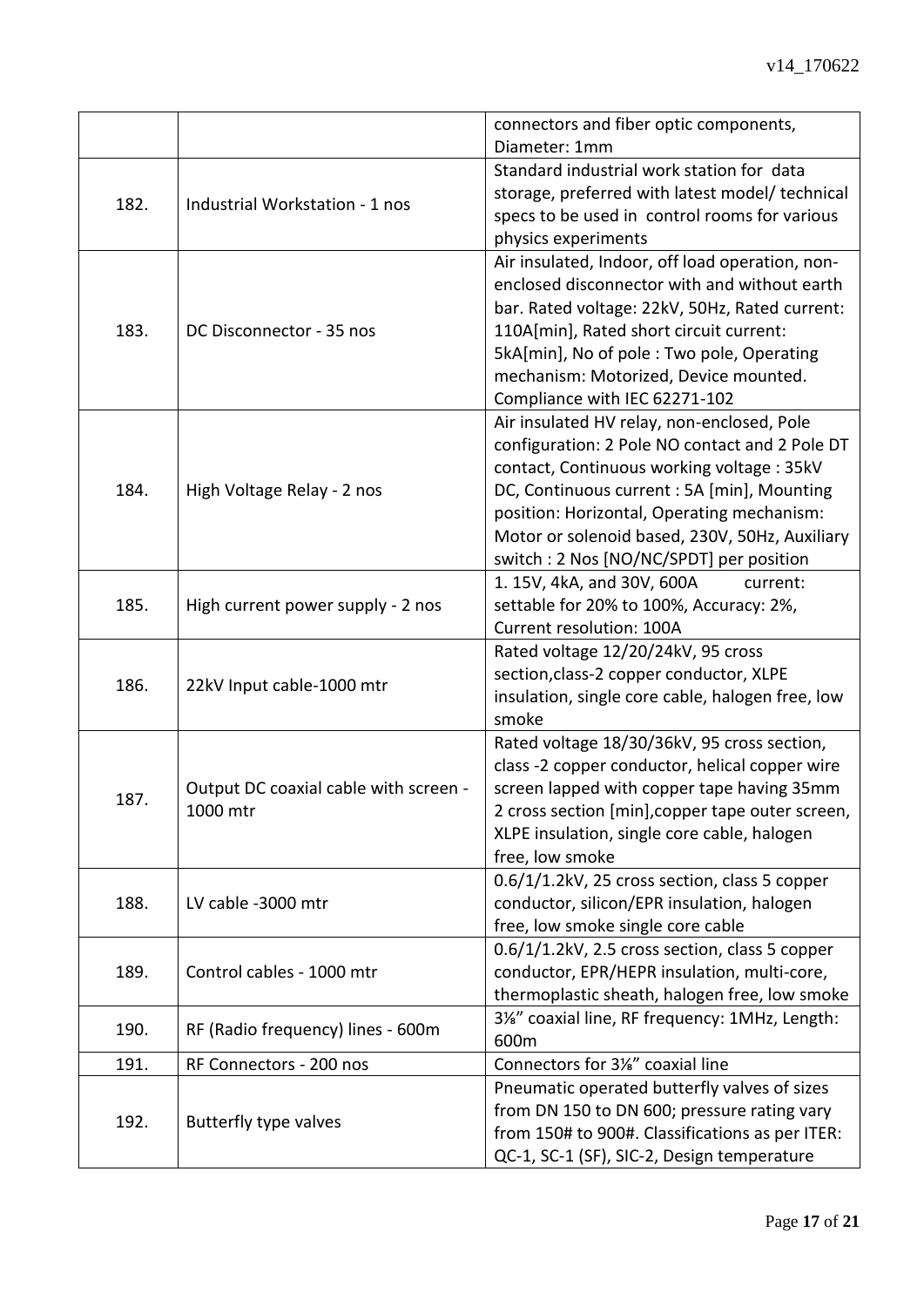|      |                                                                                                    | upto 270 degC. Qualification through shake<br>table test                                                                                                                                                                                                                                                                                             |
|------|----------------------------------------------------------------------------------------------------|------------------------------------------------------------------------------------------------------------------------------------------------------------------------------------------------------------------------------------------------------------------------------------------------------------------------------------------------------|
| 193. | 3-D Print Model of ITER Tokamak                                                                    | Will be used for outreach activities                                                                                                                                                                                                                                                                                                                 |
| 194. | Oil free air compressor                                                                            | Application: To run the Gate valve<br>Specification: Storage Capacity: 30 Litre<br>Air flow: 100 L/Minute (Approx.)<br>Pressure: 8 Bar (Approx.)                                                                                                                                                                                                     |
| 195. | Standard storage containers                                                                        | Standard Steel storage /cargo /shipping<br>containers will be used for the Storage of In-<br>Wall Shield (IWS) materials.                                                                                                                                                                                                                            |
| 196. | High Power Amplifier (Driver and<br>Final stage amplifiers for ITER ICRF<br>sources) total 17 nos. | Specification of Tetrode based driver stage<br>amplifier: 35-65MHz/130kW/2000s<br>Specification of Diacrode based final stage<br>amplifier: 35-65MHz/1.5 MW/2000s                                                                                                                                                                                    |
| 197. | Alcohol based Hand Sanitizer                                                                       | Isopropyl Alcohol(IPA) minimum 60% w/w                                                                                                                                                                                                                                                                                                               |
| 198. | High-temperature radiation source                                                                  | Design, Manufacturing, Testing, and Supply of<br>Hot source for ECE Diagnostic                                                                                                                                                                                                                                                                       |
| 199. | 33kV 630 A High voltage offload<br>change over switch panel                                        | For changeover of High voltage regulated DC<br>power supplies (APSS and EPSS) between Twin<br>Source and ROBIN (experiments of Negative<br>ion source technology) in offload condition                                                                                                                                                               |
| 200. | PEEK material discs, washers, rods<br>and sheets                                                   | Supply, packaging, transportation of the<br>consumable PEEK material items viz. discs,<br>washers, flanges, rod, sheets etc for the INTF<br>components and vessel.                                                                                                                                                                                   |
| 201. | Aspen One Software                                                                                 | The software is used for the dynamic and<br>steady state process simulation                                                                                                                                                                                                                                                                          |
| 202. | High voltage relay $-5$ Nos.                                                                       | Type: Air insulated HV relay, non-enclosed,<br>Relay contact form: SPNC and SPNO<br>Normal operating voltage: 65kV DC<br>Continuous current: 150Amp<br>Test voltage: Between HV contact 100kV DC<br>and Insulation to Ground 100kV DC,<br>Actuator: 230V 50Hz Solenoid actuator<br>Auxiliary switch: 4 Nos. NC/SPDT auxiliary<br>switch per position |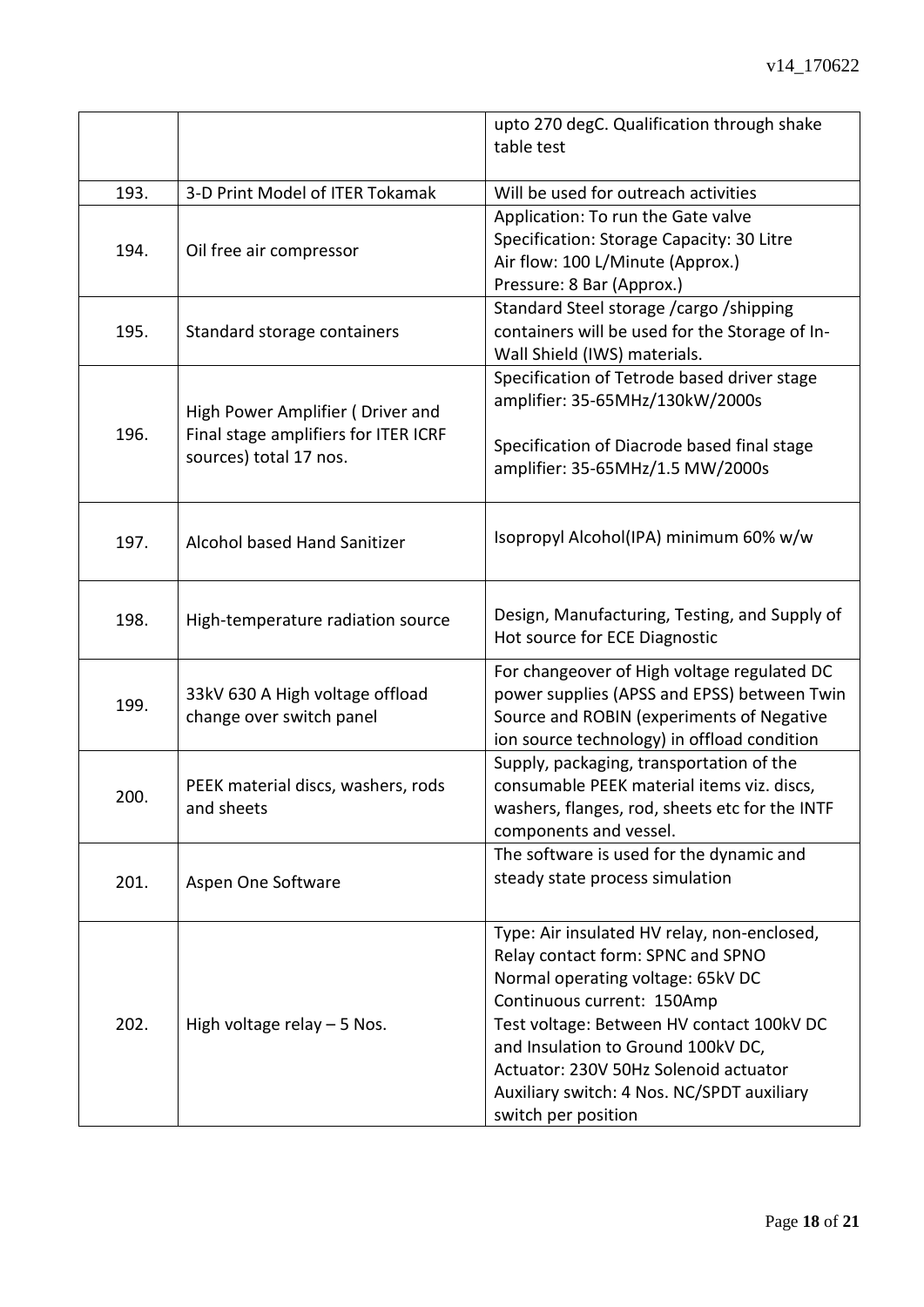| 203. | High voltage relay $-5$ Nos.                                                                 | Type: Air insulated HV relay, non-enclosed,<br>Relay contact form: SPNC and SPNO<br>Normal operating voltage: 10kV DC<br>Continuous current: 125Amp<br>Test voltage: Between HV contact 15kV DC and<br>Insulation to Ground 15kV DC,<br>Actuator: 230V 50Hz Solenoid actuator<br>Auxiliary switch: 4 Nos. NC/SPDT auxiliary<br>switch per position                                                                                                                            |
|------|----------------------------------------------------------------------------------------------|-------------------------------------------------------------------------------------------------------------------------------------------------------------------------------------------------------------------------------------------------------------------------------------------------------------------------------------------------------------------------------------------------------------------------------------------------------------------------------|
| 204. | SS316L(N)-IG material rods, pipes and<br>plates                                              | Manufacturing,<br>Inspection,<br>Packing<br>and<br>Transportation of the consumable SS316L(N)-IG<br>material items viz. rods, pipes, plates etc for<br>ITER Diagnostics components and systems.<br>Generally 316L (N)-IG steel is grade 316L steel<br>with narrower alloying element ranges and<br>controlled impurities. The closest analogy is<br>X2CrNiMo17-12-2 controlled nitrogen content<br>austenitic stainless steel described in the RCC-<br>MR Code, Edition 2007. |
| 205. | <b>ENOVIA - VPM Product Design</b><br>Configuration (DER & DES Licenses)                     | <b>ENOVIA License for CAD data management</b>                                                                                                                                                                                                                                                                                                                                                                                                                                 |
| 206. | <b>OEM-ITER CATIA V5</b><br>ITER Configuration(AL2) & CATIA<br><b>ITER- MECHANICAL (MD2)</b> | CAD software                                                                                                                                                                                                                                                                                                                                                                                                                                                                  |
| 207. | AMC for the existing perpetual MD2<br>licenses                                               | AMC on CAD software (CATIA)                                                                                                                                                                                                                                                                                                                                                                                                                                                   |
| 208. | FKM (Fluroelastomer) O-rings                                                                 | FKM (Fluoroelastomer) Grade / Type : KB2452<br>or equivalent O-rings for vacuum sealing of INTF<br>vacuum vessel                                                                                                                                                                                                                                                                                                                                                              |
| 209. | Portable emissivity measurement<br>device                                                    | Portable emissivity measurement device is<br>used for the thermal emissivity measurement<br>at room temperature.                                                                                                                                                                                                                                                                                                                                                              |
| 210. | <b>Metal Rack</b>                                                                            | MS Metal Rack open type with five<br>shelves/compartments having size of 600mm<br>Depth X 1220mm Width X 2175mm Height (+/-<br>5mm)                                                                                                                                                                                                                                                                                                                                           |
| 211. | <b>Flexible Copper Cable</b>                                                                 | 2.5 sqmm, 5 core, PVC insulated, Fexible<br>Copper Cable and<br>2.5 sqmm, 3 core, PVC insulated, Fexible<br>Copper Cable                                                                                                                                                                                                                                                                                                                                                      |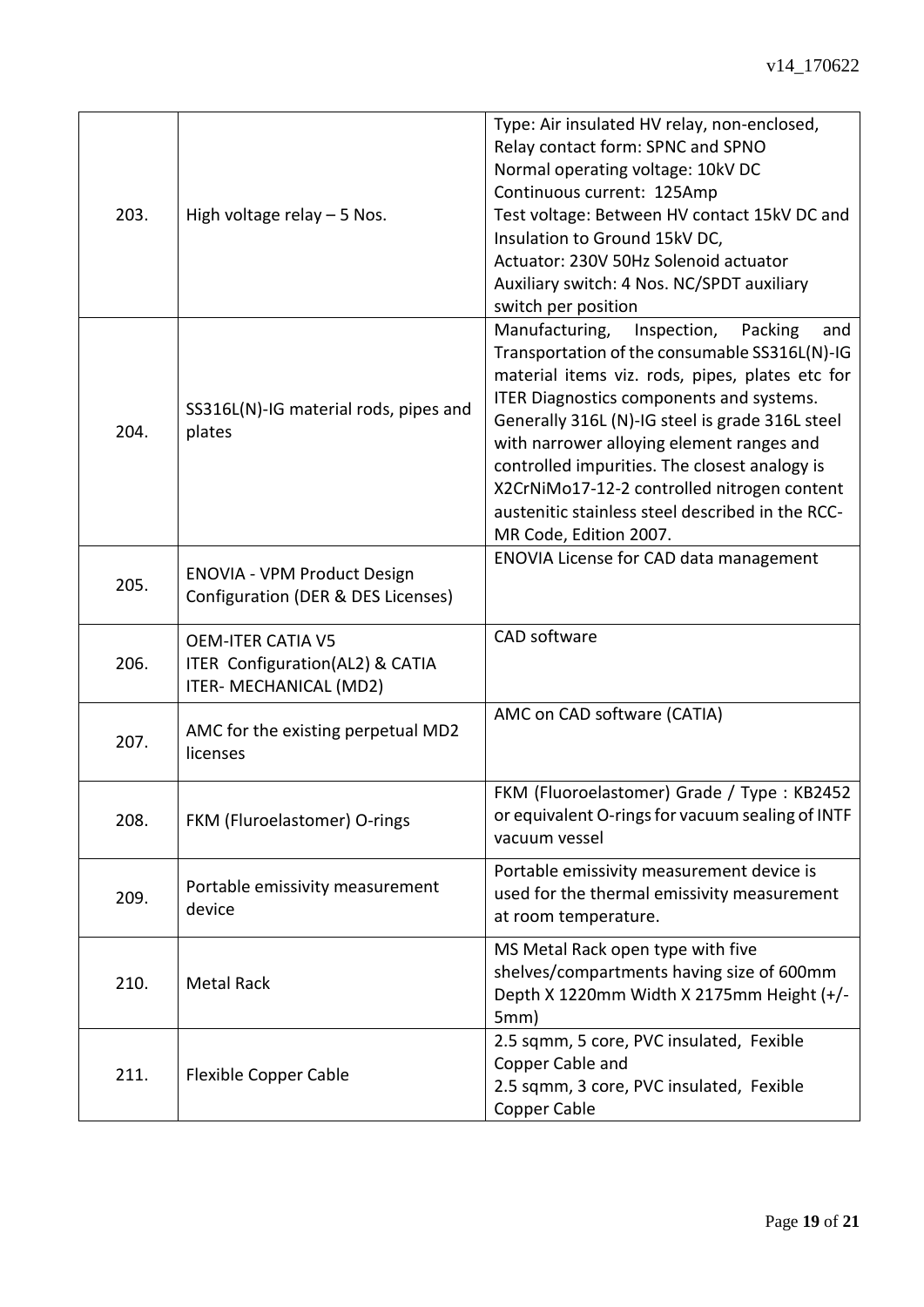|      |                                                                   | <b>Operating Frequency Range</b>                | 200MHz              |
|------|-------------------------------------------------------------------|-------------------------------------------------|---------------------|
|      |                                                                   | Maximum voltage rating of                       | 22 kVdc             |
|      |                                                                   | anode                                           |                     |
|      |                                                                   | cathode<br>Maximum<br>peak                      | 140A                |
| 212. |                                                                   | current                                         |                     |
|      |                                                                   | Maximum anode dissipation                       | 250kW               |
|      |                                                                   | Maximum<br>grid<br>screen                       | 4.0kW               |
|      | RF TETROD TUBE (TH781) FOR<br><b>AMPLFIRS &amp; OSCILATORS</b>    | dissipation                                     |                     |
|      |                                                                   | Maximum<br>control<br>grid                      | 1.5kW               |
|      |                                                                   | dissipation                                     |                     |
|      |                                                                   | Maximum screen grid bias                        | 1800Vdc             |
|      |                                                                   | voltage                                         |                     |
|      |                                                                   | Maximum control grid bias                       | $-800V$ dc          |
|      |                                                                   | voltage                                         |                     |
|      |                                                                   | Filament voltage                                | $10 \pm 0.5$<br>Vdc |
|      |                                                                   | Filament current                                | $300 -$             |
|      |                                                                   |                                                 | 340Adc              |
|      |                                                                   | <b>Operating Frequency Range</b>                | 200MHz              |
|      |                                                                   | Maximum voltage rating of                       | $\sim$ 30 kV dc     |
|      | RF DIACRODE TUBE (TH628L) FOR<br><b>AMPLFIRS &amp; OSCILATORS</b> | anode                                           |                     |
|      |                                                                   | cathode<br>Maximum<br>peak                      | $~\sim$ 650A        |
|      |                                                                   | current                                         |                     |
|      |                                                                   | Maximum anode dissipation                       | ≥1800kW             |
|      |                                                                   | Maximum<br>grid<br>screen                       | $\geq$ 14.0kW       |
|      |                                                                   | dissipation                                     |                     |
| 213. |                                                                   | Maximum<br>control<br>grid                      | $\geq$ 4.5kW        |
|      |                                                                   | dissipation                                     |                     |
|      |                                                                   | Maximum screen grid bias<br>voltage             | $~\sim$ 2000Vdc     |
|      |                                                                   | Maximum control grid bias                       | -2000V dc           |
|      |                                                                   | voltage                                         |                     |
|      |                                                                   | Peak voltage between control                    | 4 kV                |
|      |                                                                   | grid and screen grid                            |                     |
|      |                                                                   | Filament voltage                                | $20 \pm 0.5$        |
|      |                                                                   |                                                 | Vdc                 |
|      | Soft X-ray Pin diodes (~10Nos)                                    | Reversible p-n junction Si diodes to measure    |                     |
| 214. |                                                                   | soft x-rays in the form of current.             |                     |
|      |                                                                   |                                                 |                     |
|      | X-ray beam monitor with electronics                               | Photo diodes with built-in electronics and      |                     |
| 215. | $($ $\sim$ 02Nos)                                                 | readout electronics with software to monitor x- |                     |
|      |                                                                   | ray output beam.                                |                     |
| 216. | DN 40CF Be window (~02Nos)                                        | X-ray source window                             |                     |
|      |                                                                   |                                                 |                     |
|      |                                                                   |                                                 |                     |